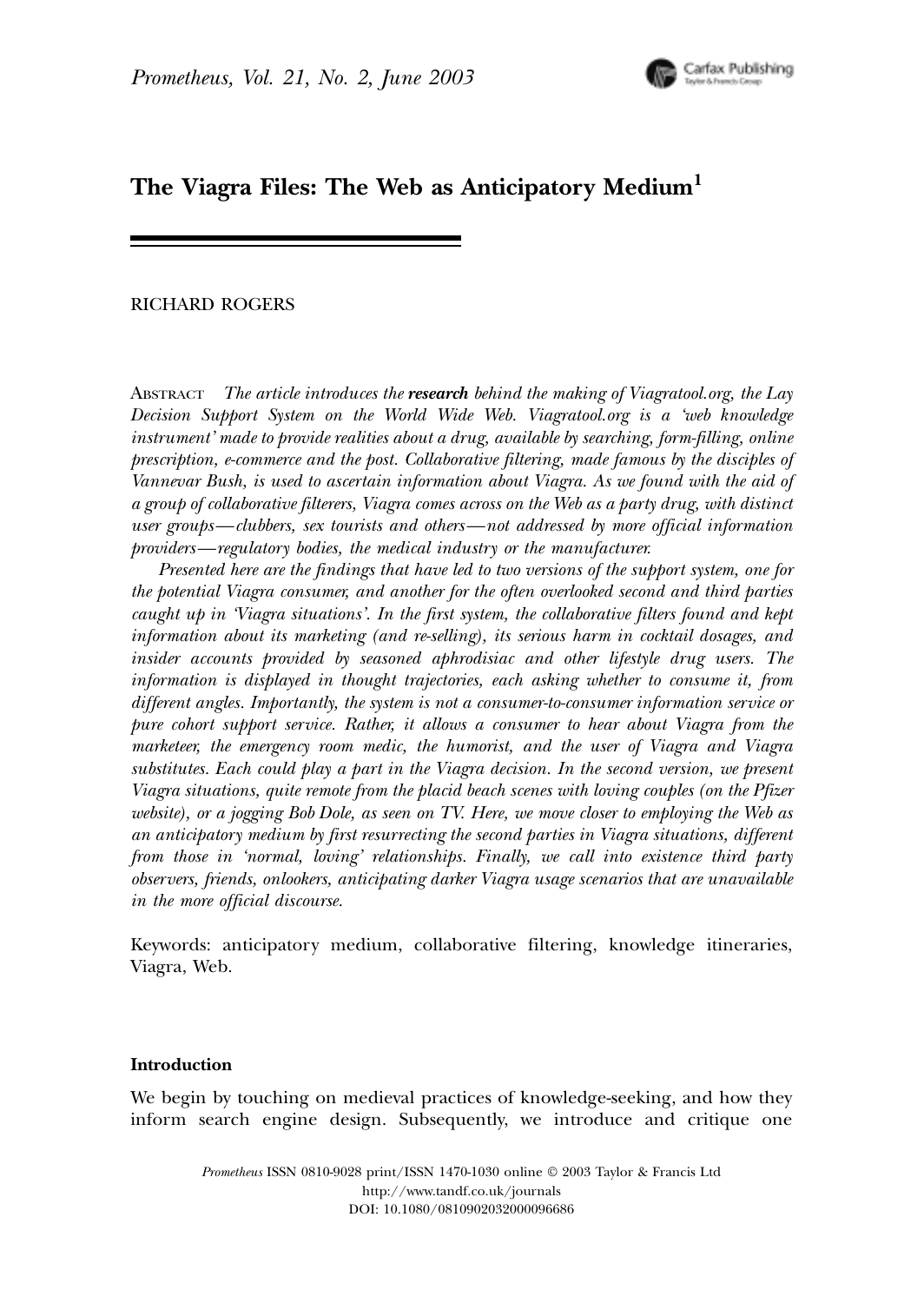contemporary knowledge-seeking technique based on the old practice—collaborative filtering. Finally, in the main text, we introduce the studies and thinking behind a new instrument, Viagratool.org. The tool has been devised to take into account the old practice as well as the dominant critique of collaborative filtering applications.

Significantly, the instrument is meant to be a 'reality checker'; it shows the extent to which the unofficial accounts of Viagra—what it is, and whom it's for are challenging the official accounts—Pfizer's older men using Viagra to treat erectile dysfunction.<sup>2</sup> The Viagra case study also attempts to put the new medium to a new use: the Web as an 'anticipatory medium'. We show why the Web may 'anticipate' by demonstrating how Web accounts of Viagra use and users not only enrich and complicate more official accounts by regulatory bodies, the scientific medical industry and the manufacturer, they also prefigure traditional media discoveries and third party situations on the ground. The thought and technique behind the anticipatory instrument could apply to future products and issues when the Web may be the 'first to know'.

## **Knowledge Itineraries and the Web**

Medieval scholars, a Czech library scientist told me recently, had an intellectual itinerary that was primarily place-based.<sup>3</sup> Their search for knowledge began by knowing where they had to go, but not necessarily what was in store for them once they arrived. They knew the sites (the libraries), and from them they eventually would learn the texts (and the keywords). Monks and pilgrims had similar, place-based knowledge itineraries. In one of the final, place-based knowledge itineraries in this style, Alexander Csoma de Körös travelled from one site of knowledge to another in search of the origins of the Hungarian people. Instead, he ended up discovering (making known to the West) Tibetan language and literature.<sup>4</sup> We summon Alexander Csoma de Körös here in an effort to show that mere text-based, or keyword, queries may result in the less telling findings.

A story of medievalist scholarly practice could lead the modern developer of a search logic in at least two directions, one that is traveller-based, or one that is place-based. Here we take up the traveller-based scenario. In that scenario the developer of a search logic would rely on collective traveller knowledge. Sets of itinerant scholars would be followed, and what they have learned at the sites would be stored. To future travellers, arriving at those sites, would be recommended the collective findings of the fellows that had come previously to all the sites combined. The recommendations to be made to future scholars could be ranked according to what the most scholars have chosen to 'keep' as knowledge.

'Collaborative filtering', a current content recommendation technique, is based on the traveller-knowledge scenario. Those who have searched for a particular subject (or item), and have selected it, are providing their selection recommendations—their findings and keepings per search—to their cohorts in the future. Significantly, they are providing these findings to the travellers landing at any of the sites on the trail.

Before beginning a description of the knowledge instrument derived from this technique, I would like to lay out briefly the context where a critique of collaborative filtering is often situated. The situated critique will help to explain the choice of the different context we have selected for the technique to be employed.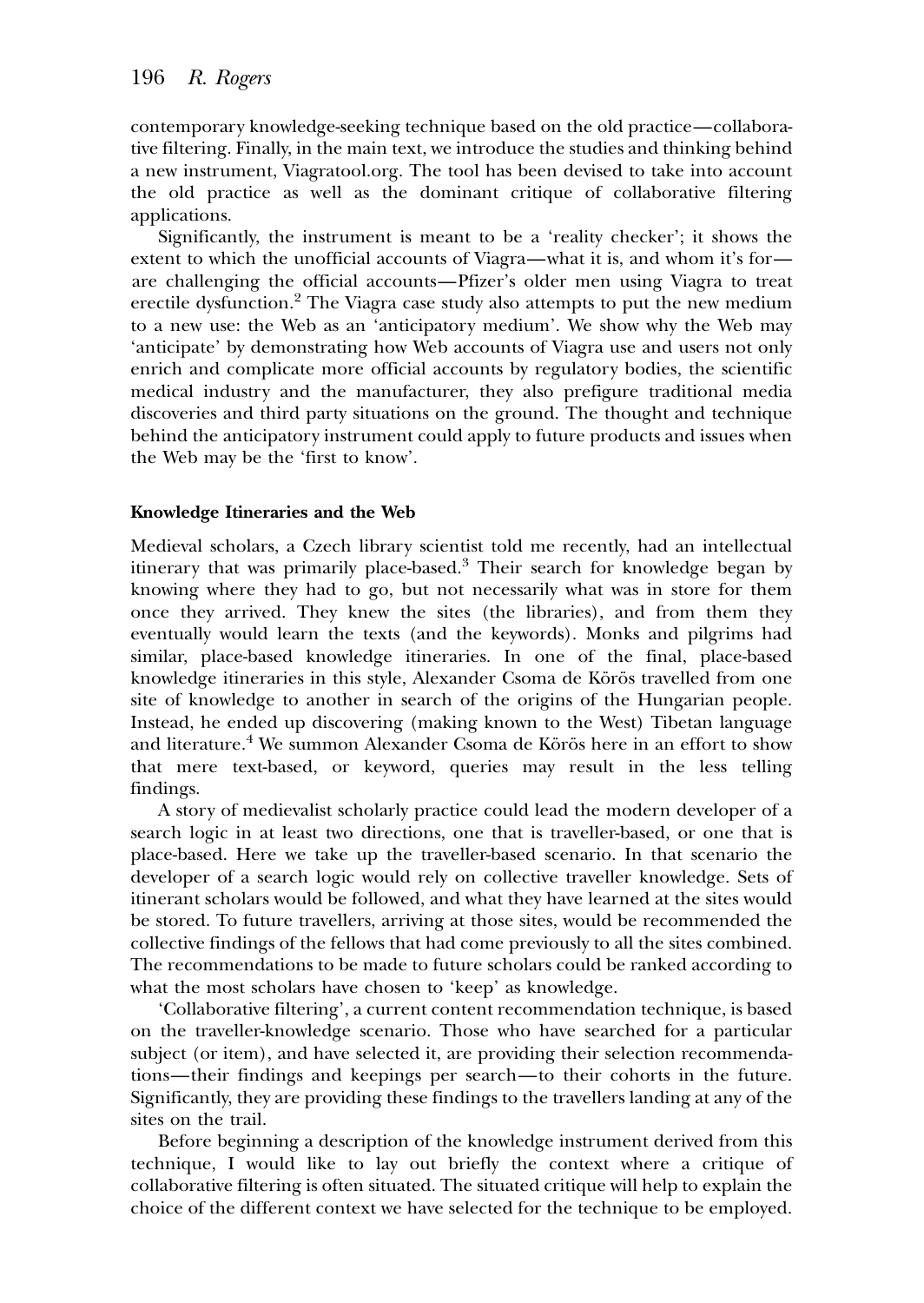The different context will also aid in explaining why certain (Web-technique-based) knowledge claims about Viagra may be made.

Collaborative filtering, which goes back to the writings of Vannevar Bush<sup>5</sup> and which has inspired the idea of consumers' and experts' swapping their search query strings, their preferences and/or their automated recommendations for money or free product, $6$  has been criticised as an ontological and cultural 'flattener', as a means of placing entities with disparate statuses on the same plane. In discussing Amazon.com's collaborative filtering system, a critic in the *New York Times* wrote:

They pair you with another buyer and then propose the other guy's picks to you. (. . .) It's a little sinister. Your tastes are cloned and cross-referenced so quickly you end up with the sense that idiosyncrasy is impossible.<sup>7</sup>

Note that the criticism does not concern an invasion of privacy as one normally understands it, that is, the matching of people and records *across* databases. One's collaboration in the system does not require furnishing personal data as name, address, income, medical records. The system is not recommending on the basis of where you live, or what you earn, together with what those variables could tell the system's users about what you are likely to buy, or why you should be rejected for certain types of insurance. Rather, the criticism is levied on the theft of idiosyncrasy, the difference between you and the other 'market niches' of one—between you and 'some guy'. At its core, perhaps, the uneasiness rests upon yielding collections of private knowledge to unknown publics, who then act upon your private knowledge without your consent.

Theoretical collaborative filterers 'solve' this problem by not only referring to an 'opting in' clause—you agree to exchange private knowledge for collective knowledge. (As was mentioned, the 'bargain' is sometimes sweetened with references to a future of earnings, as in contemporary manual or future automated 'ask the experts' schemes.8) The theorists also presuppose the existence of a knowledge community, with a 'commons' model, with 'perfect information' idealism. In doing so, they attempt to erase certain tragedies of the commons and perfect information, including rivalry, and data and thought scooping.

Another *New York Times* piece took up the problematic effects of perfecting the information stream, in science. The criticism is similar to the one above. It read that physicists—Web inventors and Web innovators—are becoming wary of a fallowing of the field by the Web.<sup>9</sup> Idiosyncratic avenues of research supposedly are being abandoned, because of increasingly perfected information flows.

[I]nstead of fostering many independent approaches to cracking each difficult problem, the Web, by offering scientists a place to post their new results immediately, can create a global bandwagon in which once-isolated scientists rush to become part of the latest trend. (. . .) '[S]corekeeping' Web sites, which automatically track the number of times a paper is cited by others, create  $(\ldots)$  social pressure against marching to a different drummer.<sup>10</sup>

Whilst not literally based on current collaborative filtering techniques, the 'scorekeeping' websites are the culprit in the story of the flattening of difference and the drying up of prospects for radical innovation previously brought about by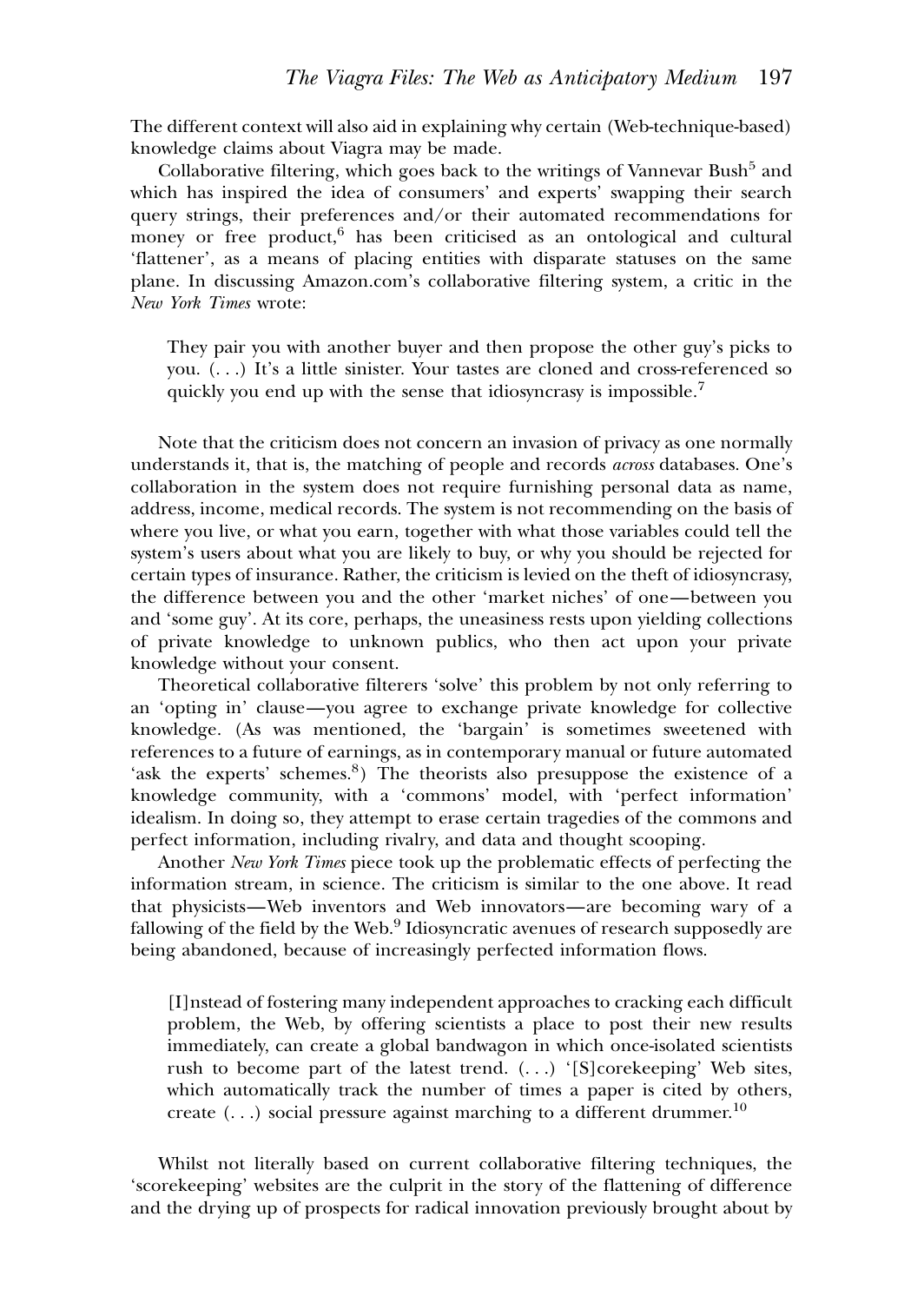relative isolation.<sup>11</sup> I do not wish to evaluate the claim,<sup>12</sup> but only remark that both the marketplace and science have been held up historically as places that lend themselves to the ideal of the commons and perfect information, in the liberal tradition. For the market, the perfect information ideal pertains to products and prices. (Shop AltaVista lays out a price comparison of a goodly number of Viagra sellers across the Web.) In science, the ideal applies to method and findings. I would like to introduce a context, however, where neither the ideal nor the alleged common interest in perfect information adheres—the underground. The underground is often denied a place in traditional information streams, unless its relevance can be demonstrated.

## **Exposing Viagra For What It 'Is'**

We shall not rehearse claims about the Internet and the Web as an *overall* renegade space. (Those Internet days are numbered.) Rather, we shall attempt to look into the interaction between subspaces, between spaces of the palpably non-authoritative, and the palpably authoritative. We do so with a knowledge search exercise in the style of the old travellers now with collaborative filtering collection and evaluation techniques—and enquire into which subspaces come to play the part of the *overall* authoritative sources, according to the findings and keepings of a group of 'surfer-experts'.

The 'search for information and knowledge' exercises described here, and the ideas for the knowledge instrumentation below, were conducted with 10 advanced students at the University of Vienna in October 2000, and again with 25 advanced students at the University of Amsterdam in April 2001. The focus groups of students were invited to 'travel', 'surf' and 'forage' for information and knowledge on the Internet, i.e. find and determine what is known about a given subject that would provide answers to particular questions. Upon conclusion of the exercise, the groups were then invited to explain their 'search for information and knowledge' strategies, i.e. how they came to know about the subject, in this case a new drug— Viagra. Thus, initially, we are interested in the groups' knowledge acquisition technique, for, beyond that of mere travellers, we would like to ensure their expert status. The 'advanced-ness' of the students, noted above, derives from their selfdescriptions as 'webby', meaning their experience-based capacity to forage and their alleged grasp of different foraging methods. We also briefly tested (or, in fact, hardened) this claim with a search engine tinkering sub-exercise, whereby the groups were invited to compare the same queries across three distinct engines, and devise a means (usually analogies) to describe the different engine logics to a layperson. (So we attempted to create a lay–expert divide, and make them into experts, at least briefly.) This sub-exercise also provided the groups with a vocabulary to provide a rationale for their search strategy (and, as it turned out, their 'favourite engine'), as we come to below.

What were they after? The lead questions were: What is Viagra, and whom is it for? Viagra was chosen as a subject matter because it is, in some sense, a special Internet phenomenon—a (mail order) prescription drug that is available via the Internet (click and buy) without face-to-face consultation with a physician. The drug's 'net flavour' has more features, too. Beyond the new online medical and e-commercial elements, it could be associated with two leading (underground) areas of the net: 'pornography' or sex (Viagra may be thought of as a 'sex drug') and 'piracy' (Viagra may be had through quasi-legal, unregulated channels).<sup>13</sup>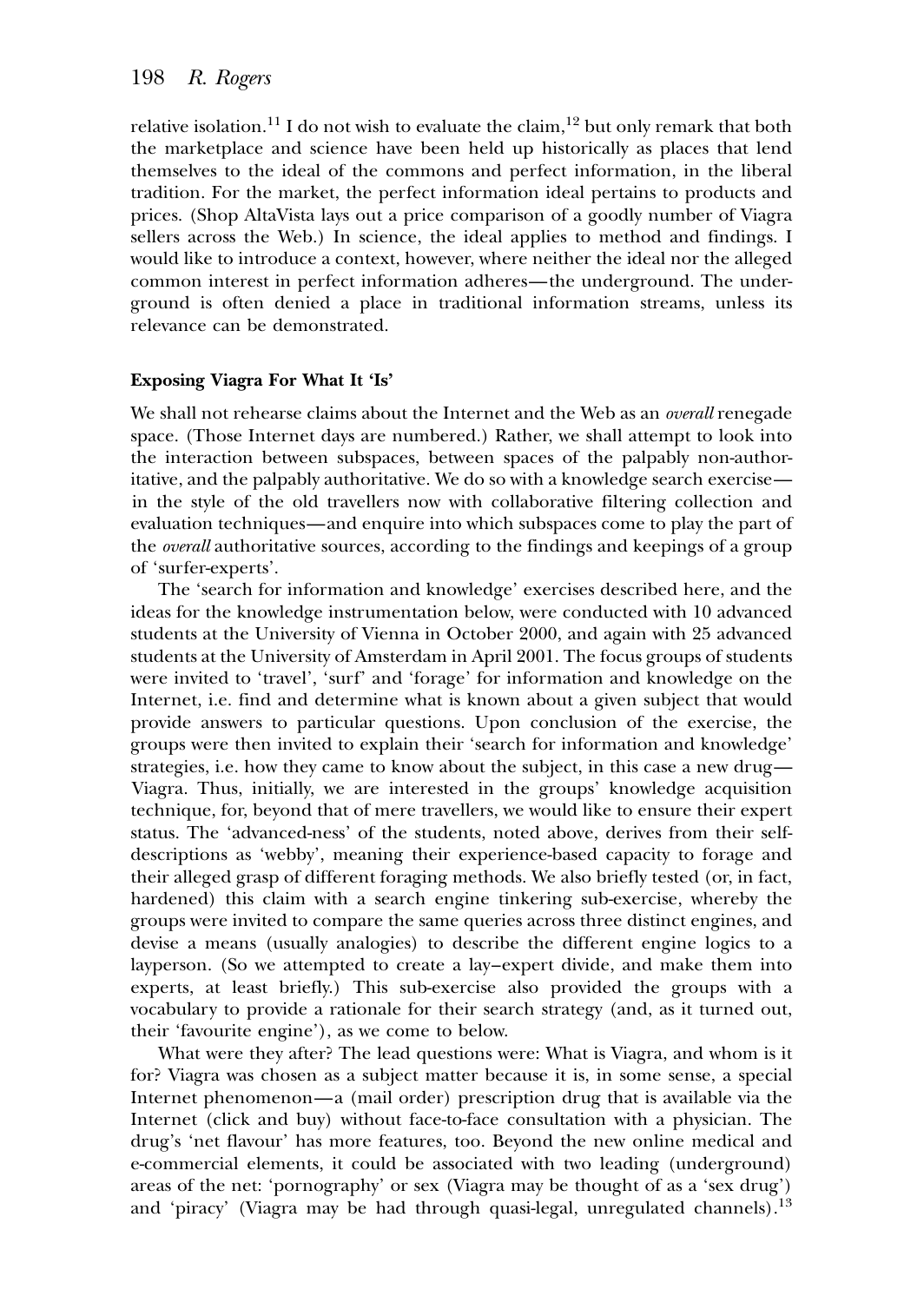Does one end up crediting the 'porn and piracy' reaches of the net as knowledge sources or as knowledge pointers, when researching Viagra? Do these reaches come to over-determine the substance of the answers to what Viagra is, and whom it's for?

Along the way, we also may be able to say something about the relationship between the online and offline, between incipient Web-based knowledge, and traditional knowledge. Of crucial importance is the extent to which the medical consumer (patient or non-patient) arrives at the doctor's office with Web-derived claims to knowledge that challenge the official accounts—the doctor's, the medical industry's, the manufacturer's. (There's also the scenario where they no longer see the need to visit the doctor personally.) Findings such as these would harden claims that the Web knows, or perhaps 'knows enough', as least for those laypeople making a decision to consume. Indeed, we have dubbed the knowledge instrument described below as a 'lay decision support system', in opposition to the expert decision support systems made by the medical industry, employed by doctors and put to use by resellers.<sup>14</sup> A light version of such a system may be seen if one were to fill out the online form and attempt to acquire a prescription for Viagra.

But beyond the implications for doctor–patient relations and the medical industry, we are mainly interested in the Web's potential as the reality few are acknowledging, or perhaps acknowledging only at a later date. We will attempt to show, indeed, that the Web may be anticipating, and perhaps prefiguring, later acknowledged realities. Thus we shall attempt to demonstrate its potential as an anticipatory medium, at least when comparing Web accounts of what's 'really going on', with more official accounts, contemporary and future.

Ultimately, though, we have the intention of designing a knowledge instrument that builds on old scholarly practice as well as the new technique (collaborative filtering). To do so, we have the expert travellers set out on a journey, and then we collect all the findings and keepings. Simulating the collaborative filtering technique, we manually chart recurrence of results, and recommend them. We then devise a Web design piece—a new visualisation of Viagra—to show what the Web, according to the findings and keepings of the newly appointed experts, says it *really* is. In doing so, we attempt to move beyond current collaborative filtering recommendation culture—'there's also this that you may be interested in'—to a digital ontology—'you needn't bother looking further'.

### **The Exercises: Explaining Expert Search Considerations to the Laity**

First, stock is taken of a range of search-for-knowledge strategies to provide a means to oppose chosen strategies to others, to tailor strategies to search types, and/or to mix strategies, in a carefully chosen order. To find out what Viagra's really about, the webby could begin with a 'favourite' search engine; provider or browser default pages or channels; portals; directories; databases; a single, known site; a set of known, trusted sites; sites guessed to be relevant by associative domain name reasoning; discussion lists; or newsgroups. These starting points are discussed briefly, together with expert commentary on how they should be explained to a layperson, and when they should be employed in a search for knowledge strategy.15

According to our experts, the choice of a search engine involves advanced (userbased)<sup>16</sup> knowledge of the following: language orientations, and especially indexing and ranking logics. National engines, as ilse.nl or aon.at, appear to boost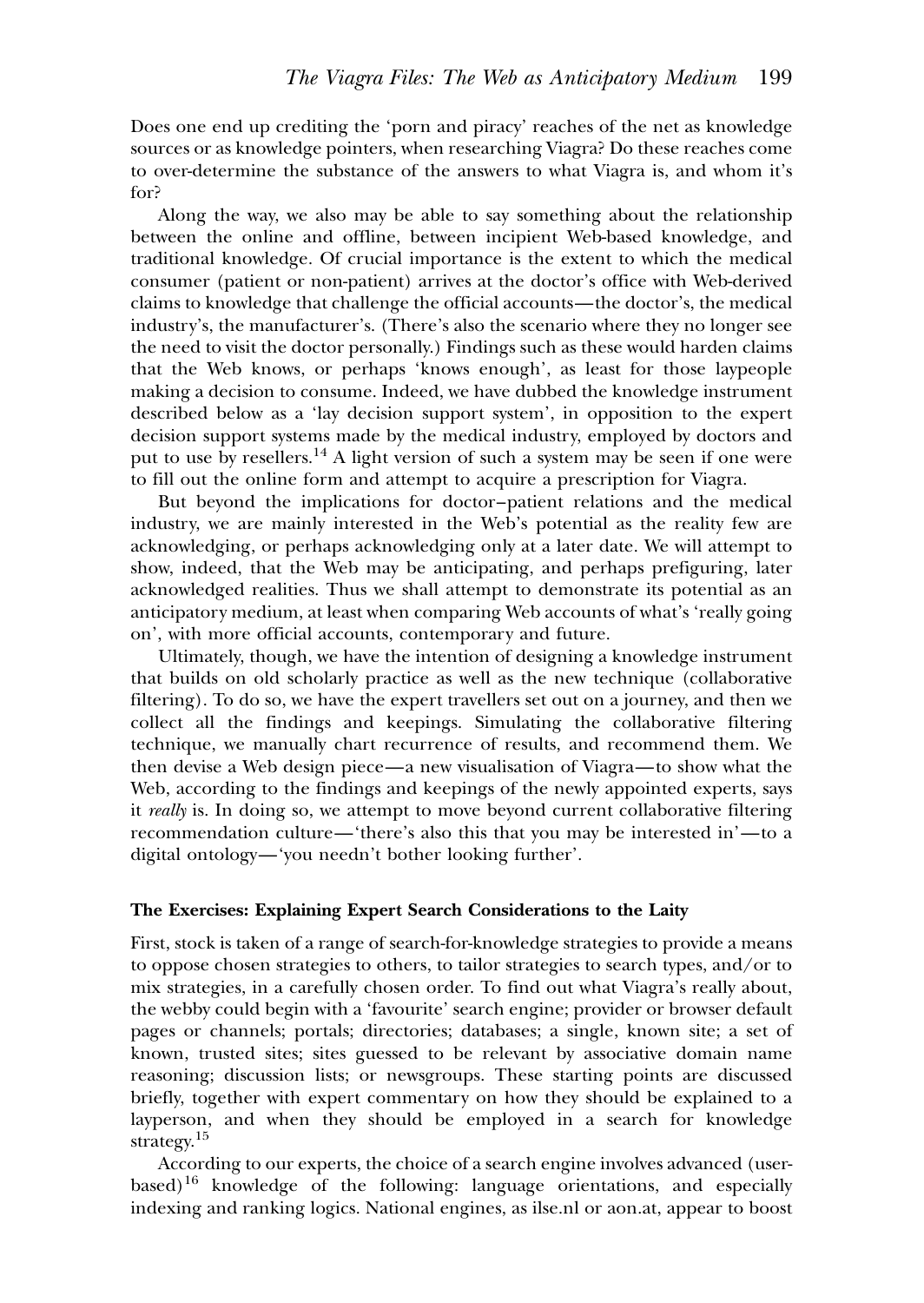'national'.nl or .at sites for no other reason than language. By our experts, they were pejoratively dubbed 'nationalist', and dropped, perhaps too quickly, from all search strategies. AltaVista, a favourite amongst many non-experts, it was said, relies in the first instance on webmasters' self-descriptions of the contents of sites (metatags). It is via AltaVista, some argued, that one would find the underground cultures—at least, those cultures most likely to build in dubious tricks of the trade to boost their rankings across query type (such as listing both authoritative terms and 'racier' keywords in their metatags). An identity check for the true underground is the 'view source' feature in browsers, where you can see whether the metatags have been well stuffed in this manner. DirectHit, another 'tested' by some, relies on a form of 'collaborative filtering by the masses', whereby those sites returned by the engine that are in turn clicked by searcher are boosted the next time a searcher queries the same term. This was dubbed a 'populist engine'. If the logic also relies on metatags, then, it was explained, we could find the 'most popular underground', if that notion is not too oxymoronic. Google relies on link authority logics and the pointer text written by the webmaster to describe their outgoing links, so a searcher receives those sites that have the most links with the text that most matches the search query.<sup>17</sup> Fortunately for the understanding of one group of experts, the story had just broken that typing in 'dumb motherfucker' into Google returned a George W. Bush campaign products site at the top of the rankings. It was surmised that quite a large number of webmasters must have used that pointer text to describe the link they made to the Bush campaign products site. Anomalies or telling instances aside, the experts called Google the device most likely to return the official account, or what the majority of webmasters are calling something, on the record. Here we suggested that Google's provision of officialdom accounted for its 'popularity', and, stretching it, that the arrival of Google accounted for the Web's ascent into reputability, into matching the Web with officialdom. Previous ideas of the Web as a jungle, or rumour mill, coincided with the dominance of AltaVista, the underground's engine. Finally, meta-engines, as metacrawler, amalgamate engine returns through triangulation techniques, i.e. those returns occurring most frequently in the top sets of the leading engines are boosted in the rankings by the meta-engine. It was pointed out that meta-engines are only as good as the engines whose results they amalgamate. Should a metaengine be found that amalgamates the official and the unofficial accounts, in a sophisticated manner, then we have one for the reality checkers, one where we can watch the competition between the lesser and greater authorities. (A few people in the groups considered such a small software project doable.)

Discussion lists and newsgroups, it was noted, are difficult to characterise generally without caricaturing. Nevertheless, both discussion lists and newsgroups tend to yield informal and tacit knowledge (viewpoints and experiences), often with references given to sources (URLs). Discussion lists, run on email, tend to have at least a quasi-institutional or (amateur) organisational character, if not a formal structure with a vetting threshold to join. Newsgroups, run through usenet, tend to be populated by subject enthusiasts alone, with no threshold to joining or staying on, apart from their newsgroups' 'culture'. Newsgroups have been around since the early 1980s and tend to follow, or at least jest about, an original 'net etiquette'; there are veterans and 'newbies'. Discussion lists are more recent, and threads of discussion are often broken by event and book announcements by professionals working within the list's subject matter. (Nettime, one major list for net theory and criticism, has attempted to maintain threads by always combining all the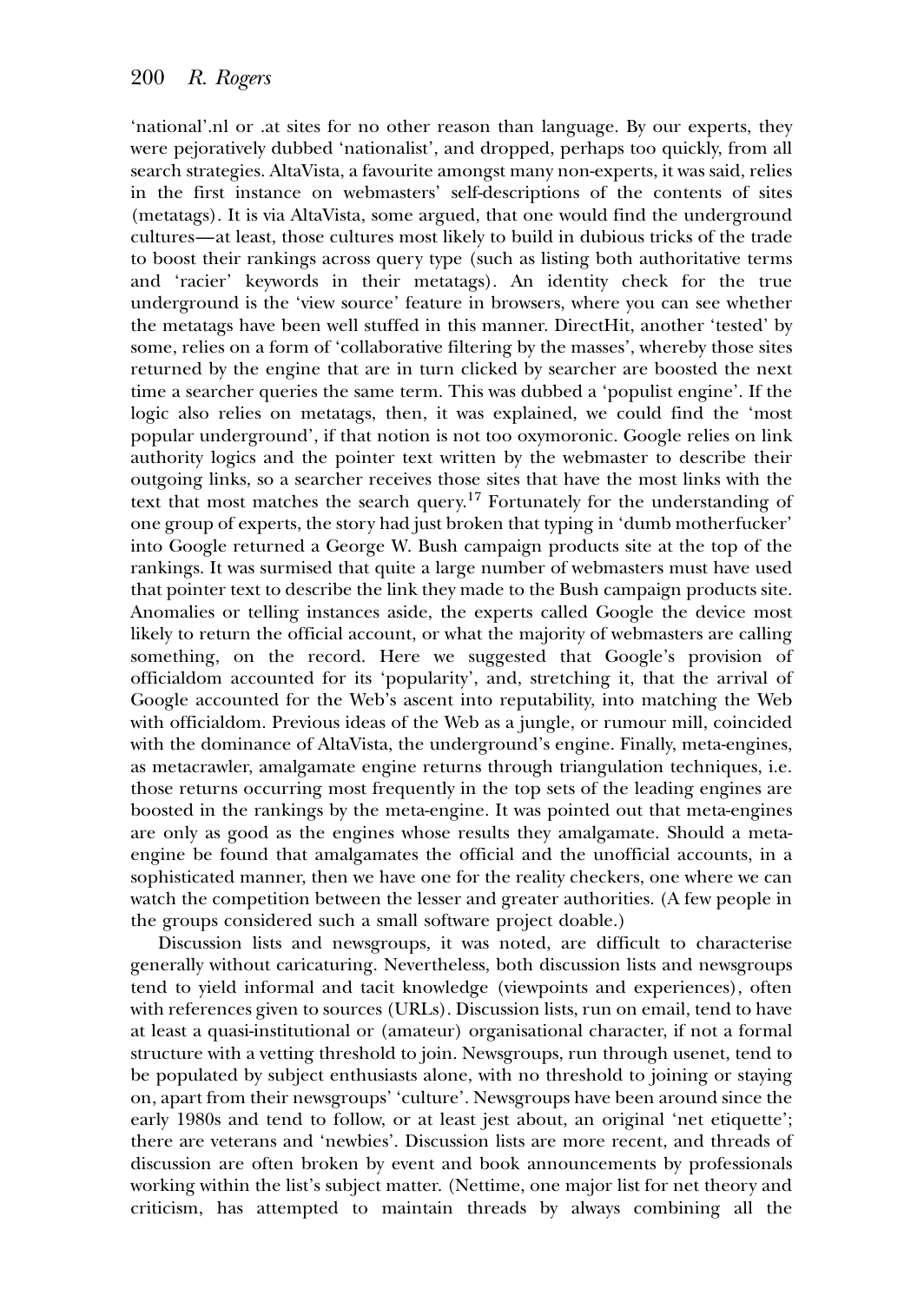announcements and sending them in single postings.) In both cases, there are what may be called 'list effects', i.e. what one comes to know about a dedicated subject from an .alt or a listserv has much to do with the existing level of discussion, and the list's tolerance for questions by the uninitiated. Intriguingly, those who joined or looked up Viagra discussion lists, arrived at the unofficial, official accounts, that is, they suddenly found themselves, initially, among users (and future users) of the product but also potentially in discussion with a representative of the marketing company that had just been hired by Viagra's maker—Pfizer—to create a new product image and advertising campaign! The previous 'image', at least in the United States, where the marketing representative is based, revolved around a 70-something Bob Dole, jogging down the beach on television, showing some vigour. Smiles abounding. Dole, it turns out (in between our two exercises), did a Super Bowl commercial—a major television event in the United States. In it he jogs down the beach again, but upon letting up, he reaches for something else—a Pepsi. This was one context for the marketing representative's query to the list for suggestions about a new look and feel for Viagra. Indeed, reports of this list incident (and the context) to one expert group occasioned many in the ranks to look further into the use of a discussion list as knowledge search strategy, and certain of the more telling findings and keepings are derived from lists. Of the particular discussion lists queried, some of which are archived on the Web, they were said to reveal underground user cultures (as opposed to the user cultures put on display in product testimonials on Pfizer's site). The lists thereby lived up to their most recent touting. They are comprised of anonymous confidantes sharing small truths. Professionals, as the marketeer, occasionally break the threads, or even kill lists all together. (The discussion moves elsewhere.)

Portals and directories, like websites, are generally heavily edited by the webmaster or organisation. (On these channels, the editorial policy extends beyond 'the content' to the link list, as many portals, borrowing content from elsewhere, only 'author' their link lists.<sup>18</sup>) For the purposes of stock-taking for the brief discussion, the experts conceived of portals as issue-oriented (e.g. truefood.org is dedicated to the organic vs. genetically modified food issue, albeit it is authored and branded by Greenpeace) or worldview-oriented (e.g. oneworld.net is dedicated to 'global justice' and globalisation issues, with only NGO and journalistic pieces available). The experts showed little faith in all-in portals (e.g. msn.com or startpagina.nl), and 'only-if-pointed-to' interest in news portals (e.g. BBC online). They also preferred independent portals, which were defined simply as non-commercial. (By independence, for example, was not meant 'fairness', or representing as many sides and sources to an issue as possible.) They recommended surfing a favourite portal (e.g. *Wired News*) on a frequent basis for everyday net-related news, but not to use such a net news portal in the first instance for more specific knowledge-gathering needs. Nevertheless, their guidance about everyday net behaviour could not restrain a few from producing at least one collective finding and keeping from net news. *Wired News* reported that an Israeli scientist was feeding Viagra to daisies, so daisies became one of the answers to the question as to whom Viagra is for.<sup>19</sup> [A debate ensued, however, about whether Viagra was really for the scientist (and science). Most concurred, so that they were added as well.]

Known sites, trusted sites, and corresponding domain name sites may be used as entry ways in a knowledge search. 'Going straight to the source' on the Web one way of filling in the notion of 'disintermediation'—often means one of two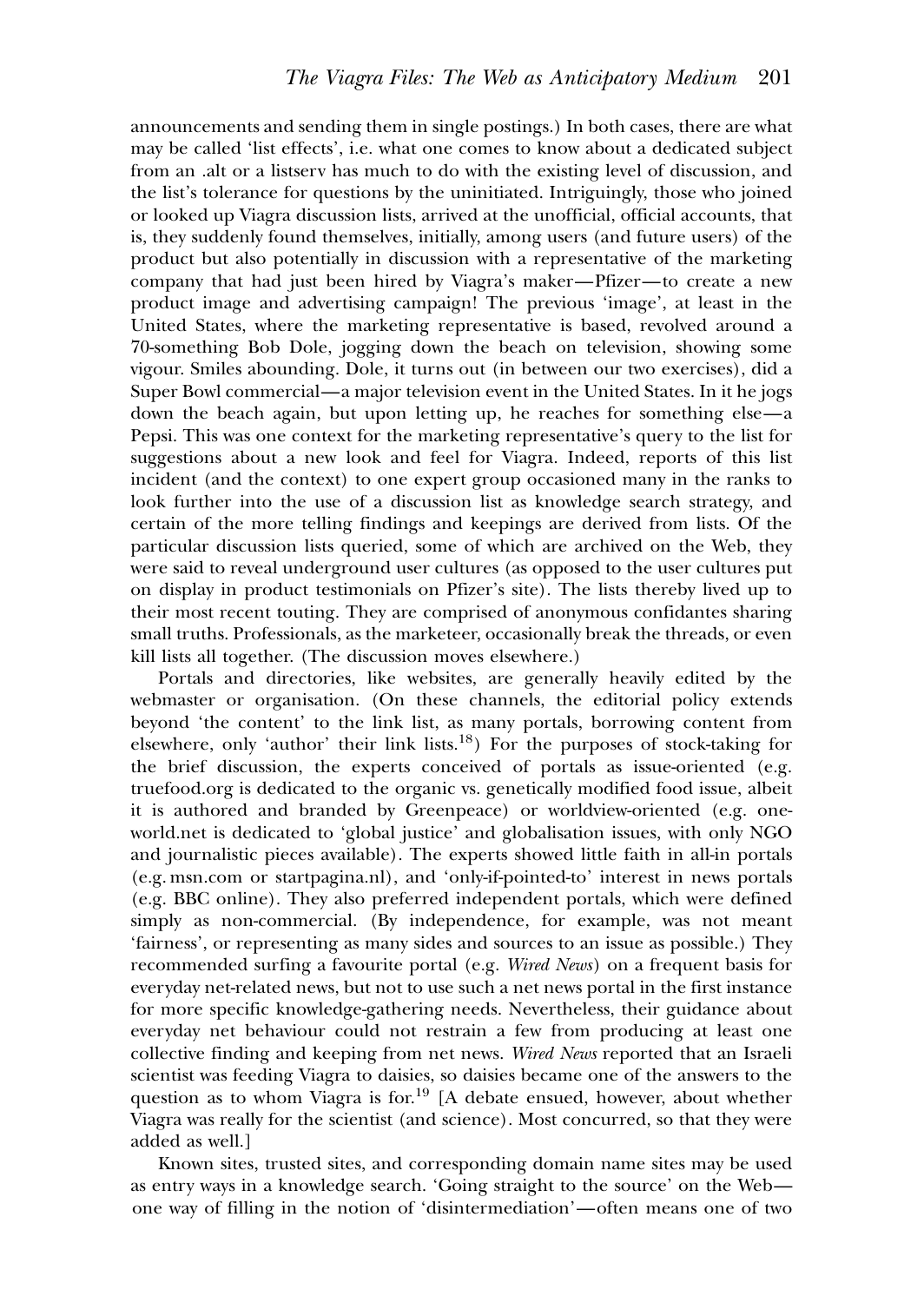things, according to the experts. Either one knows where to go without consulting any other site or device—the known site. (This idea occasioned the designers of Viagratool.org to make a t-shirt; perhaps advertising could make it into a known site.) Or one assumes that the leading source on a subject owns the domain name of the subject term. As a search strategy, one opens the browser and moves directly to, in our case, Viagra.com, Viagra.at, Viagra.nl, etc. These are assumed to be the authority on the subject. The 'authority' largely derives from buying power and/or from trademark law, and the idea that the domain name wars continue to shake out the pretenders from the contenders and owners, with some notable exceptions where trademarks conflict with valid claims, as in the Leonardo case.<sup>20</sup> Choice of authorities may revolve around a preference for .com or .org viewpoints, as Viagra.org would presumably be owned by an independent information provider, whilst Viagra.com would presumably be owned by the manufacturer. So this method revolves around presumptions and likelihoods. (At the time of research Viagra.org has been owned by 'Cisco discussions', presumably a new initiative by Cisco Systems, though we did not dig further, and is offline.) Viagra.com is indeed owned by Pfizer, as is Viagra.nl. (There is no Viagra.at. $21$ ) Longer domain names including the term Viagra are often encountered, most being unsubtle commercial purveyors of the product.

The designers' choice of the domain name and suffix—Viagratool.org should be mentioned here as an attempt to compete in the same name space with the more *and* less authoritative; it also bespeaks independence and noncommercialism, without necessarily being 'fair' (as above).

## **Viagra According to the Web (Experts)**

We may split the findings into generations or temporal realities of Viagra, according to the Web (expert surfers). In the main the first group used their favourite search engines (i.e. AltaVista and Google, for the unofficial and the official accounts of Viagra, respectively), and amalgamated the results themselves for the mixed picture. They achieved the mixed realities by concentrating on their chosen site types (independent, etc.), by amalgamating query returns, and finally by looking for recurrence across all the groups' returns. Quickly it was found that Pfizer has lost 'control' of the meaning of its drug. Whether the company has done so consciously, as a matter of strategy, has not been treated, though the presence of the marketeer in the Viagra discussion space seems to indicate a company need for strengthening Pfizer-Viagra. All together, 'Viagra' (which from now on refers to a found, mixed reality) has been defined by, or, in opposition to Pfizer's earlier attempts with Bob Dole, occupied by five types of entities:

- 1. *Viagra as Californian drug.* Californian e-commerce sites that, under state law, are allowed to issue online prescriptions world-wide, and, with this 'digital prescription', dispense Viagra by mail order to whomever 'passes' the prescription 'exam' and pays for it by credit card. 'California-ness' also provides Viagra with both a webby and racy texture. (Early Internet ideology often was dubbed 'Californian', and Californian may be said to stand for lifestyle experimentation.)
- 2. *Viagra as underground money-maker.* 'Money programs' are secondary sellers of Viagra. Surfers who click through a secondary seller and purchase Viagra on Californian e-commerce sites receive a percentage of the sales. Often these sites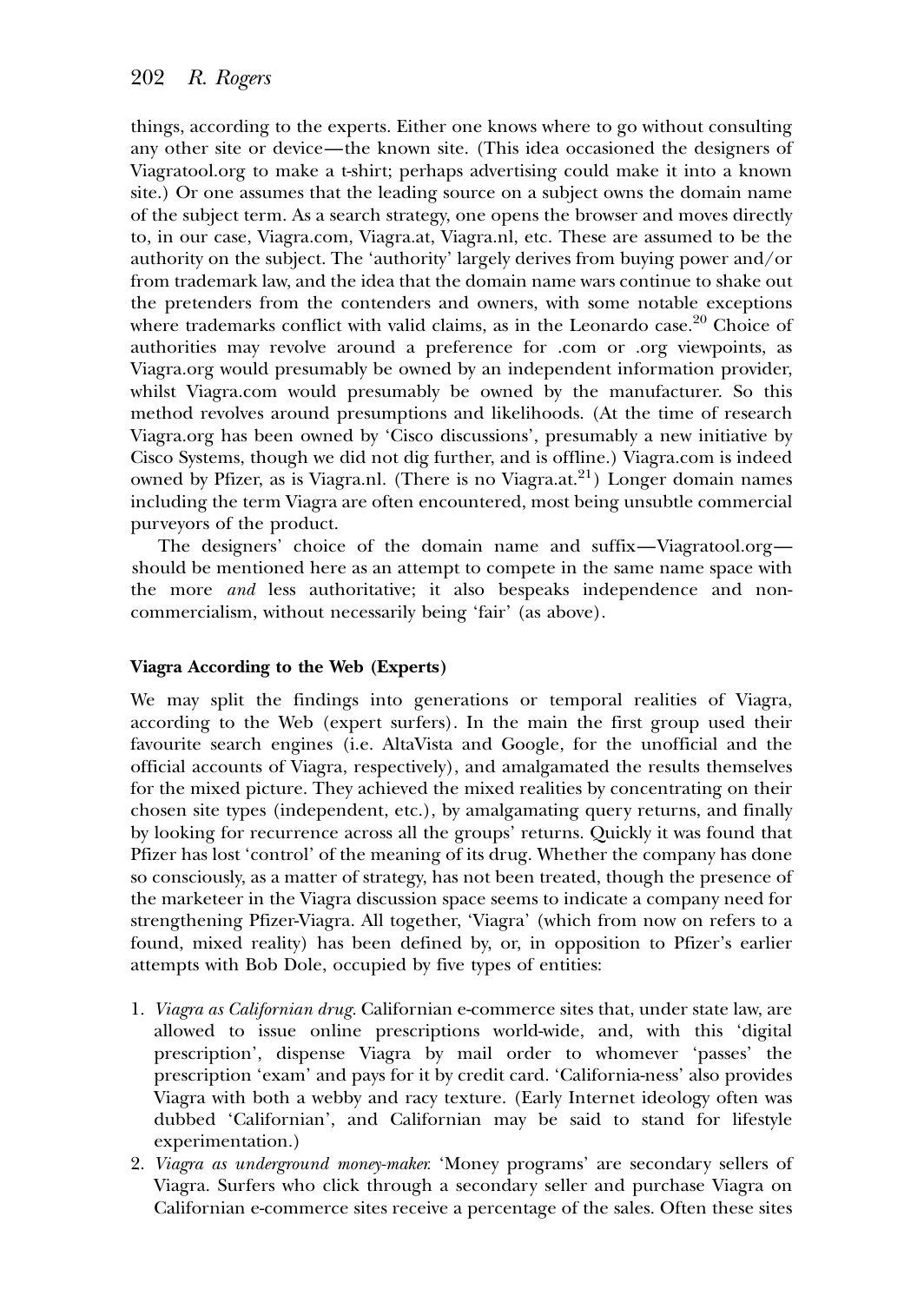load their metatags with terms such as 'death by Viagra'. Those searching the web for 'death by Viagra' (an otherwise serious concern) are often re-directed to the secondary seller site momentarily, and then auto-re-directed to the Californian seller. (*All* the middlemen earn a percentage.) The other technique employed by secondary sellers is to craft a home-made Viagra banner ad, and place it on a porn site. Clicking this banner ad brings the surfer to the Californian seller. [As mentioned, at this point, only California state law allows online prescriptions, but sales are being transacted in other (national) jurisdictions. On a UK Viagra mail order site, the buyer must 'promise' to tell his physician that he is self-administering the drug.] Buyers agree to a legal disclaimer that frees sellers of any liability.

- 3. *Viagra as substitute for natural aphrodisiacs.* On 'alternative lifestyle' sites, and on their discussion lists, Viagra finds itself in a part of a longer history and culture of aphrodisiacs, with user comparisons between Viagra and its natural substitutes. Here one encounters the most wide-sweeping information about Viagra, Viagra usage and Viagra lifestyle, among the leading returns. Discussions tend to encompass the advantages of mail order purchase of 'lifestyle drugs' among the 30s and 40s set. The sites are favourable towards mail order purchase of Viagra as well as Viagra's natural substitutes. The reasoning the sites employ in defence of mail order and digital prescriptions, has much to do with the idea of 'humans as intelligent agents' (one can make one's own decisions) and with confidentiality (one may live in a small town and feel embarrassed to bring a prescription to a local pharmacy and speak about one's 'problem' with a doctor). Also encountered is the argument that one may not have a 'medical problem', and thus needn't consult any physician or deal with any dispensing pharmacist. Theirs is an anti-medicalisation culture. We also learn of former Viagra users, those having left the pharmaceutical for natural drugs.
- 4. *Viagra as smilie.* As could be expected, many people have crafted somewhat lewd and ludic portrayals of the hazards of Viagra. Most cartoons revolve (again) around death by Viagra, and the embarrassing state of the corpse, upon discovery by the authorities. Bob Dole appears as well; mere mention is 'humorous'. Also the name Viagra—life, vigour, vivacious, Niagara Falls—is enough to bring on the smile. The humorist also appeared, if implicitly, on the *Wired News* site, with a story of Israeli scientists feeding Viagra to daisies, and finding that consumption in certain quantities, under certain conditions, delayed their drooping.
- 5. *Viagra as unknown emergency room predicament.* Health warnings begin with the 'Dear Doctor' letter written by a Pfizer physician to the medical community. This letter, appearing most readily on the US Food and Drug Administration site, and remounted in numerous other (highly ranked) places in official and underground cultures, details to paramedics and emergency room doctors the hazardous combination of Viagra and nitrates, perhaps the most well-known of which goes by the name of 'poppers'. Taken in combination with poppers, Viagra may induce a stroke. It is also written that emergency room staff often administer a nitrate to stroke victims, and that they should be aware that the introduction of a nitrate (to a stroke-by-Viagra victim in an emergency situation) could prove fatal.

The users of Viagra, broadly defined, then are Californian companies with virtual doctors, Web money-makers with referral websites and/or banner ads, former and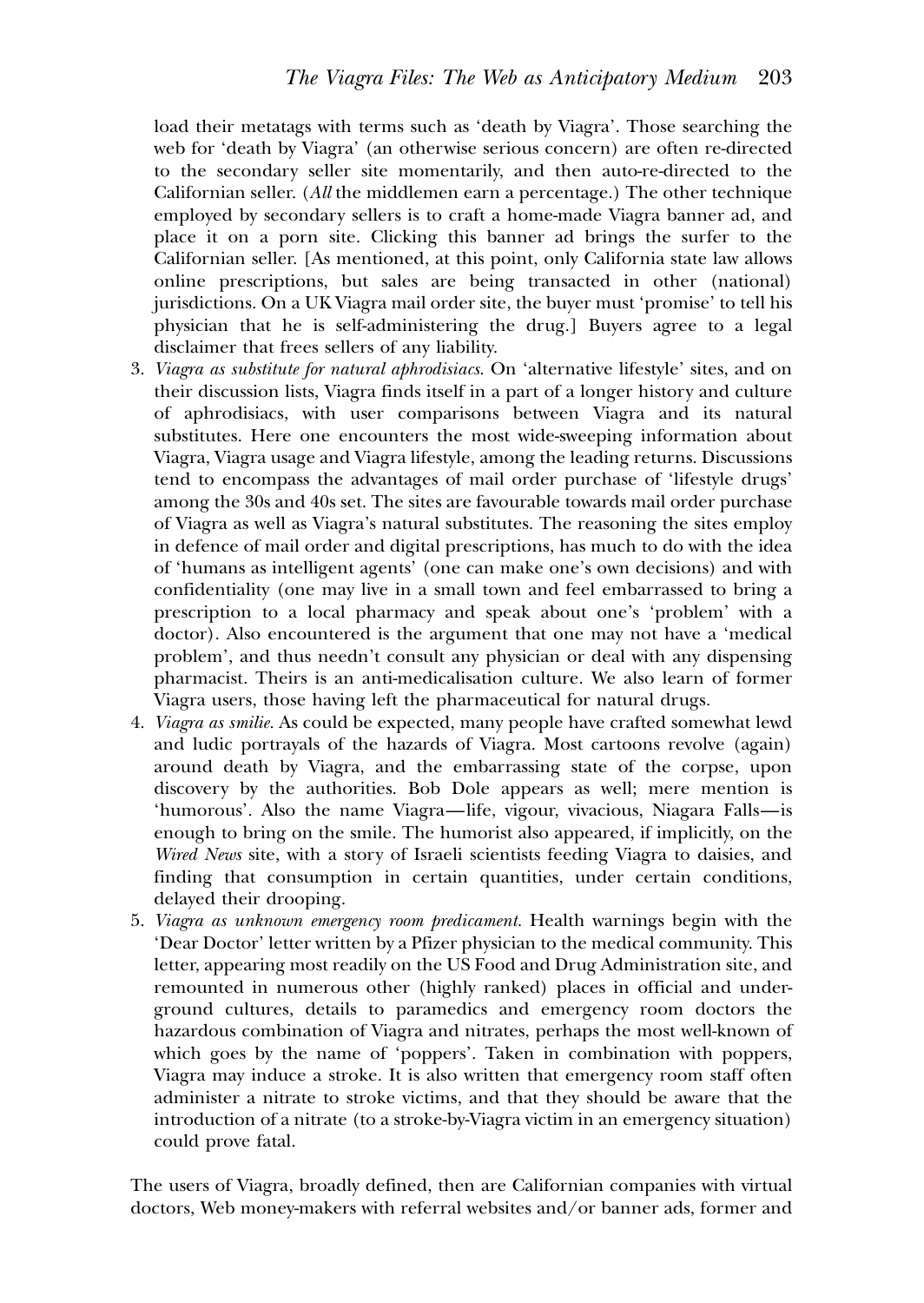future natural aphrodisiac consumers, humorists (and, by extension, Bob Dole, Israeli scientists, daisies and science), and popper users now in emergency rooms. The curiosity of this list should not take away from the starkest finding from the amalgamations: Viagra, to the Web (experts), has become a lifestyle drug for men in their 30s and 40s, to be obtained from virtual doctors, having had referrals from 'death by Viagra' search engine queries or from banner ads on porn or racy sites. Having had scant previous exposure to the Viagra phenomenon, the Austrian group was surprised to learn that Viagra was developed and marketed by Pfizer as a drug to treat erectile dysfunction (ED) in active senior citizens. (Significantly, many were 'sure' it wasn't a treatment for a dysfunction per se, but rather an 'arouser', a 'stimulant'.) Part of the official ED reality was indeed encountered and retained; the Californian dispensers, as kwikmed.com, carry the Pfizer take and look on the drug, with scientific terminology (Viagra is the trade name for 'sildenafil citrate'), usage prerequisites and guidelines, mention of approval by the US Food and Drug Administration, the light blue medical appearance, a beach scene and such. But our experts are introduced to this account only with the knowledge that it appears to be a 'front', of kinds, for all the other users who are redirected there—the former natural aphrodisiac enthusiasts, the current popper users and perhaps experimenters of various varieties. (The daisies, the Israeli scientist and science, after all, could be just the tip of the iceberg, as the Dutch group found.) They also note immediately that Kwikmed is also offering treatments for obesity and hair loss, sure signs of a lifestyle drug company and midlife crisis. The most official source—Pzifer—only survived expert vetting by having had its 'Dear Doctor' letter to medics (and the FDA) mirrored and linked to far and wide. One of the more intelligent discussions is found on the yohimbe pages at the natural aphrodisiacs centre, where the downsides of Viagra are discussed next to the low moods after use of yohimbe, in user comparison stories. (The 'Dear Doctor' letter is not on Pfizer sites which perhaps explains Pfizer's absence otherwise.) Similarly, the government only arises by carrying the letter to the emergency room medics.

Before discussing the strategies and the findings of the Dutch group, I would like to move now to the first visualisation of the findings, the initial lay decision support system, also known as Viagratool.org (see also Figure 1). In the centre is the sentence from yohimbe.org: 'Viagra is a lifestyle drug like Porsche is a lifestyle vehicle'—the leading (recurring) unofficial claim, now made official by our experts. It also was partly confirmed, or at least made more comprehensible, by the Pfizer 'Dear Doctor' letter. This sums up the main finding regarding the other Viagra and the other Viagra user, our competing reality conjured by the Web.

In all, the interface is meant to be an alternative to lists of search engine returns or collaborative filtering returns. It is laid out in a spoke-and-wheel design, with each spoke being a thought trajectory. One trajectory concerns the Viagra business on the Web, from sellers to the incentives for resellers, with exact dollar figures of the cuts to be taken. Another is about health and legal disclaimers, whereby thoughts extend from the disclaimer to the emergency room. Yet another spoke is about natural alternatives, their users and their lifestyles (one of which is from a discussion list); here one comes into contact with the company the drug keeps. Speaking of a Viagra alternative, for example, one user writes: 'On some days I try to wash out and don't take any yohimbine. I'll be in a bad mood, and not very creative, but the following night, I will usually sleep eight hours, and be a much heavier snorer'. Finally, the last thought trajectory concerns non-human users, as science and daisies, where thoughts may lead to prescriptions for non-humans, to ethics.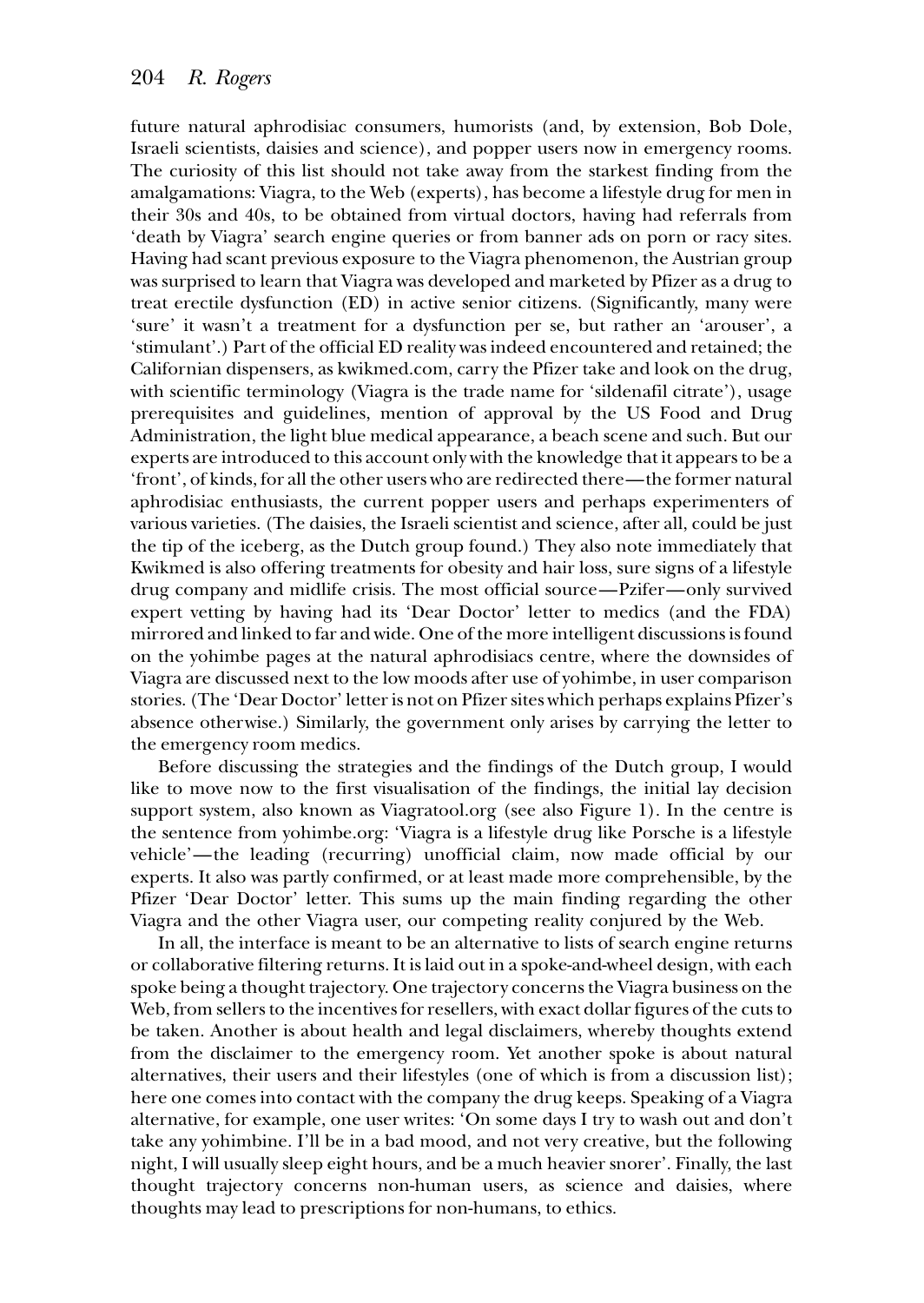Each of the statements on the interface provides a foretaste of what's really going on with Viagra. Rolling over the statements or questions brings the tool user to one answer, i.e. rolling over 'An Israeli scientist has found a new use for Viagra', shows, 'He feeds it to daisies'. According to the experts, all that is most significantly known on the Web about what Viagra is, and whom it's for, is there in a glance. To view the source of the known, one clicks on the statement and moves to the Web page. (They are 'deep links'.)

In contrast to the Austrians, the Dutch group began the exercise with some foreknowledge of Viagra culture, if only through a very recent article in a leading Saturday newspaper magazine, with a subtitle about being able to get a hold of just about anything on the (renegade) Internet.<sup>22</sup> Most significantly, but unbeknownst to the researchers at the outset, was the series of stories that had broken that Viagra is a 'party drug' for ravers and clubbers. It had come to be known that carousers from Hartford, Connecticut over Dublin, Glasgow and London to Copenhagen are taking Viagra, not with poppers (as in the 'Dear Doctor' letter from Pfizer), but after ecstasy. Viagra and its users were expanding from seniors on medical treatment to recreational drug users on methanphetamines. (More non-humans were encountered, too.) Now the first Viagratool.org would become a pre-history of Viagra's evolution.

The Dutch group followed a similar search engine strategy as we discussed above (the competition between the underground and above ground), but concentrated in the first instance on the question, whom is it for? From those answers, they derived their definitions of what Viagra is. To the experts, Viagra, in April 2001, is for the following users (in order of recurrence).

- 1. Party people, clubbers and ravers, at places such as The Complex in London, at the The Arches and The Tunnel in Glasgow, and also in unnamed clubs in Dublin, Copenhagen, Sydney and on the West and East Coasts of the United States, see Viagra as a means of achieving erection after having taken ecstasy and/or speed. In Britain it goes by the street name 'poke'. 'The seasoned dealer claims he earns 5,000 pounds (\$9,000 US) per week peddling Viagra tablets at 40 pounds (\$70) a pop.' 23
- 2. Older men make a comeback, but as 'patients' about to have sex. These accounts describe the 'ED target group' (erectile dysfunction), and placid beach scenes reappear.<sup>24</sup> It is emphasized that these 'patients' (Pfizer) know they will be having sex within an hour. The effect may last for up to four hours.
- 3. Women, with a thin uterus lining, and those looking for a stimulant, make their first appearance. A variety of studies has been performed. The one most frequently encountered, in Boston, concluded that it had a desired effect on 25% of women 'as long as the situation is one she would normally find enjoyable, arousing and emotionally fulfilling'. <sup>25</sup> (Previously, official accounts insisted that the drug was only for men.) The experts began to become slightly troubled by Viagra as stimulant upon reading such quotations, where unstated, other situations (unenjoyable, non-arousing, emotionally unfulfilling) come across just as clearly.
- 4. Giant Male Chinese Pandas have been administered Viagra. We learn that Viagra is the latest in a long line of reproductive treatments of pandas. The most frequently encountered quotation, from a Sichuan zookeeper, reads: 'We tried to give them Chinese medicine in the mid-1990s. As a result, the sex drive of the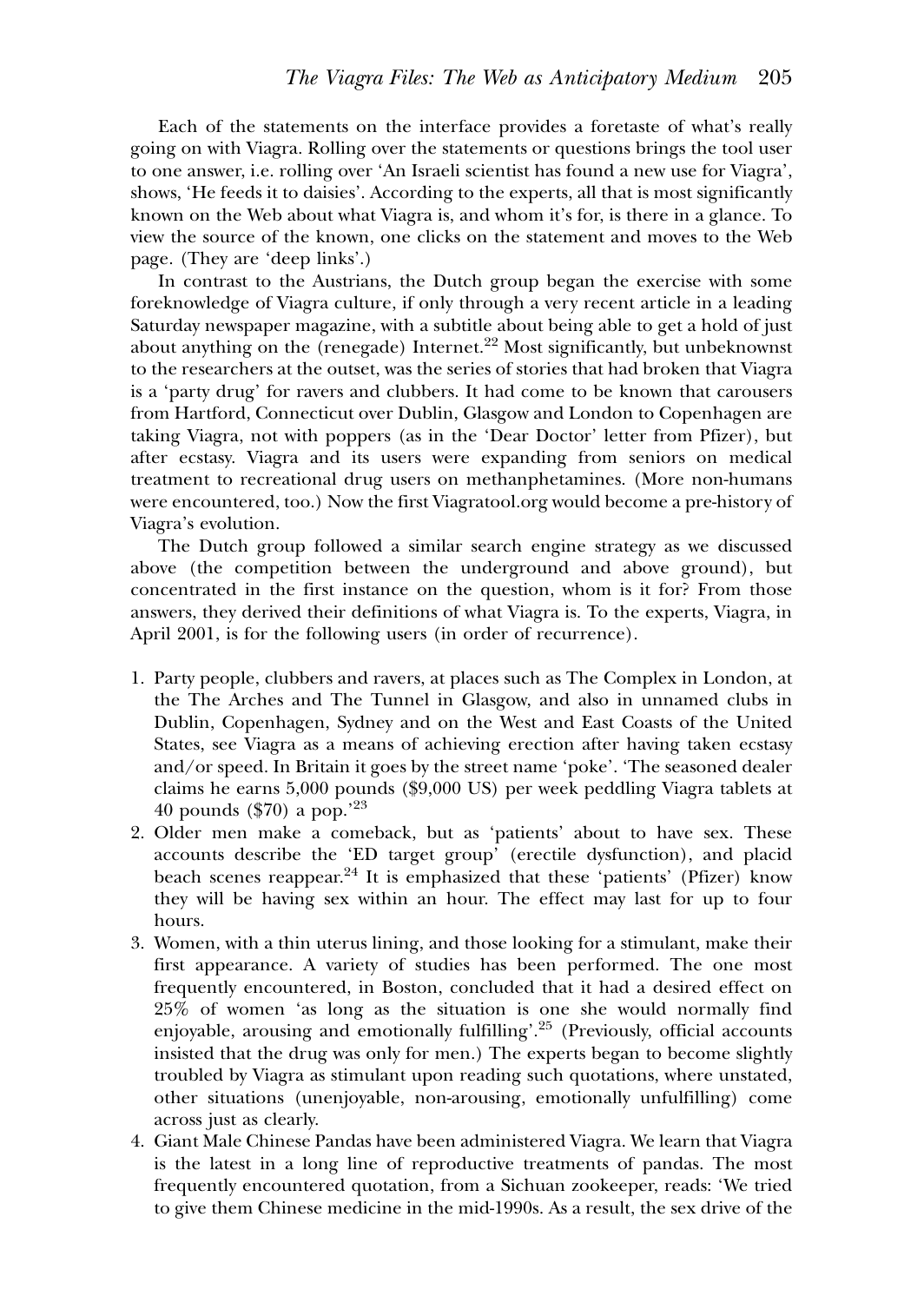## viagratoo.org

|               |                                                       | oontact                                                                                                               |
|---------------|-------------------------------------------------------|-----------------------------------------------------------------------------------------------------------------------|
|               |                                                       |                                                                                                                       |
| $\frac{1}{2}$ | Viagra iz a lifeztyle drug<br>just as a Porsche is by |                                                                                                                       |
|               |                                                       | <b>Hail-order Viagra</b><br>Chriously, a 25-year-old vill not<br>need 100miligram of Viagra for<br>the desired effect |
|               |                                                       |                                                                                                                       |

#### Design

The spoke-and-wheel design is an alternative to search engine returns. Each spoke represents a thought trajectory: from other user experiences and emergency room procedures to digital prescriptions, underground Viagraresellers and humour. 'Death by Viagra', for example, is a marketing play.

#### Method

Twenty self-described webby individuals were asked: What is Viagra, and whom is if for? In a collaborative filtering technique, the most recurring answers, with URLs, were kept. The most significant finding lies in thecenter. Viagra is also a party drug for 25-year-old's.

**Figure 1.** Viagratool.org, Lay Decision Support System, version 1. Image by Marieke van Dijk, anderemedia.nl. Reproduced courtesy of the Govcom.org Foundation, Amsterdam.

pandas did improve but they also became hot-tempered and attacked the females. That obviously wasn't so good and we had to end the experiment'.<sup>26</sup> Viagra, fit into a lineage of zoo-keeping efforts, becomes something given to users. The Israeli scientist, who no longer appears, comes to mind, but his tests become comparatively innocuous. (The previous relationship between animals and Viagra was different. It was once thought that the availability of Viagra would stem the slaughter of endangered species, ingredients for natural aphrodisiacs. $27$ )

5. Gay men, now that pre-histories of Viagra as party drug begin to be written, play the part of the proto-alternative users (for the first time). In the same stories, one reads that it shouldn't be taken in combination with an anti-HIV drug.

Foreshadowed by the Austrian findings, in the Dutch findings Viagra, overall, has become far less a medical treatment than a recreational stimulant, for party people. The beach faded to darker, late night scenes or enclosed zoo settings. Recall that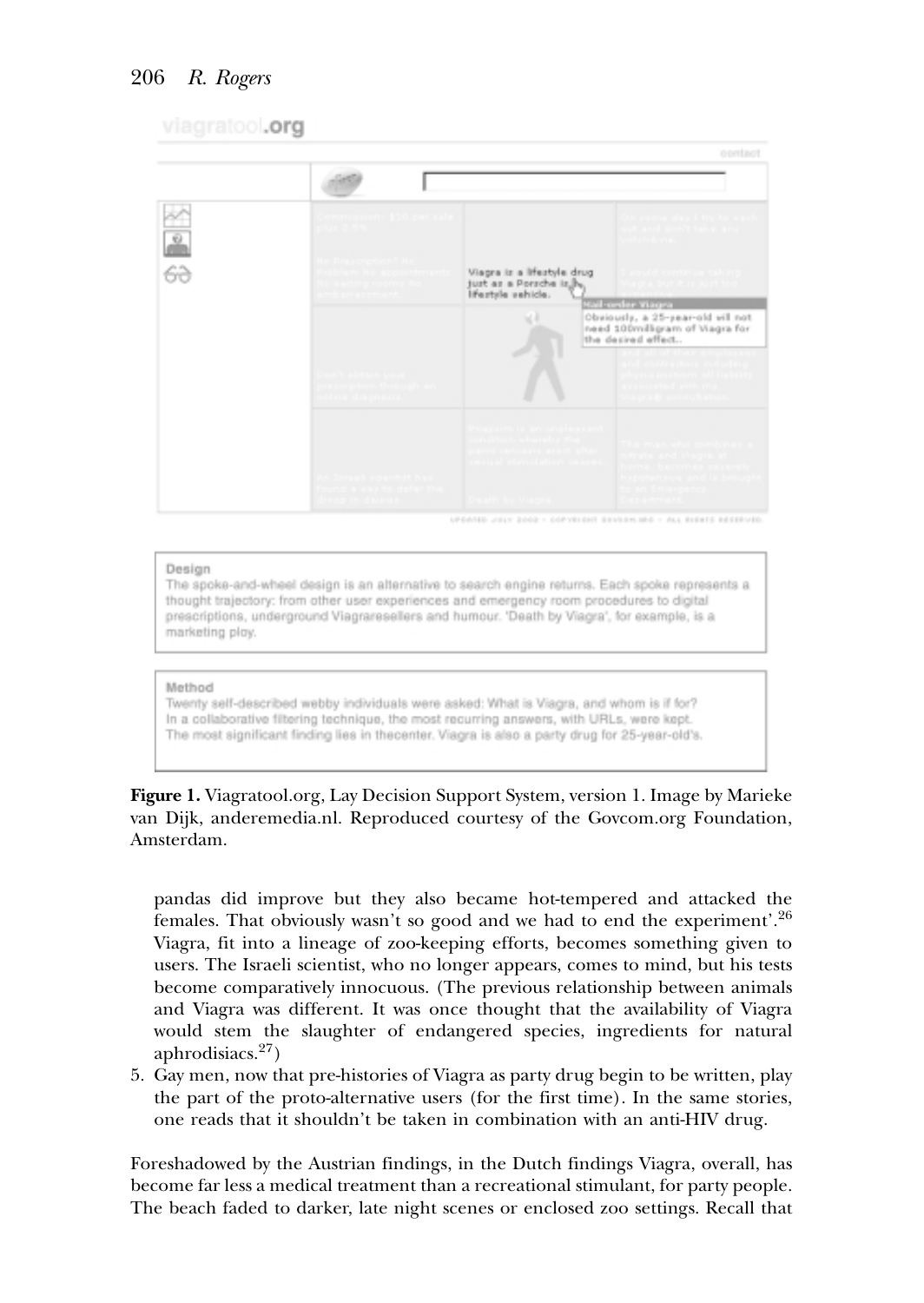



women, giant panda and gay men







**Figure 2.** Viagratool.org, Lay Decision Support System, version 2. Image by Marieke van Dijk, anderemedia.nl. Reproduced courtesy of the Govcom.org Foundation, Amsterdam.

the conventional alternative users in the Austrian findings were aphrodisiac recreationists, with experience and comparative research behind them. (Older hippies on the island of Ibiza come to mind.) They have left the picture. Intriguingly, we also recall from Austria, that these users were beginning to find Viagra too expensive, and leaving the pharmaceutical anyway. Apparently, they had been accustomed to frequent use, and Viagra didn't fit with the aphrodisiac user culture. Pornographers, whilst encountered, were not 'kept' by the experts, as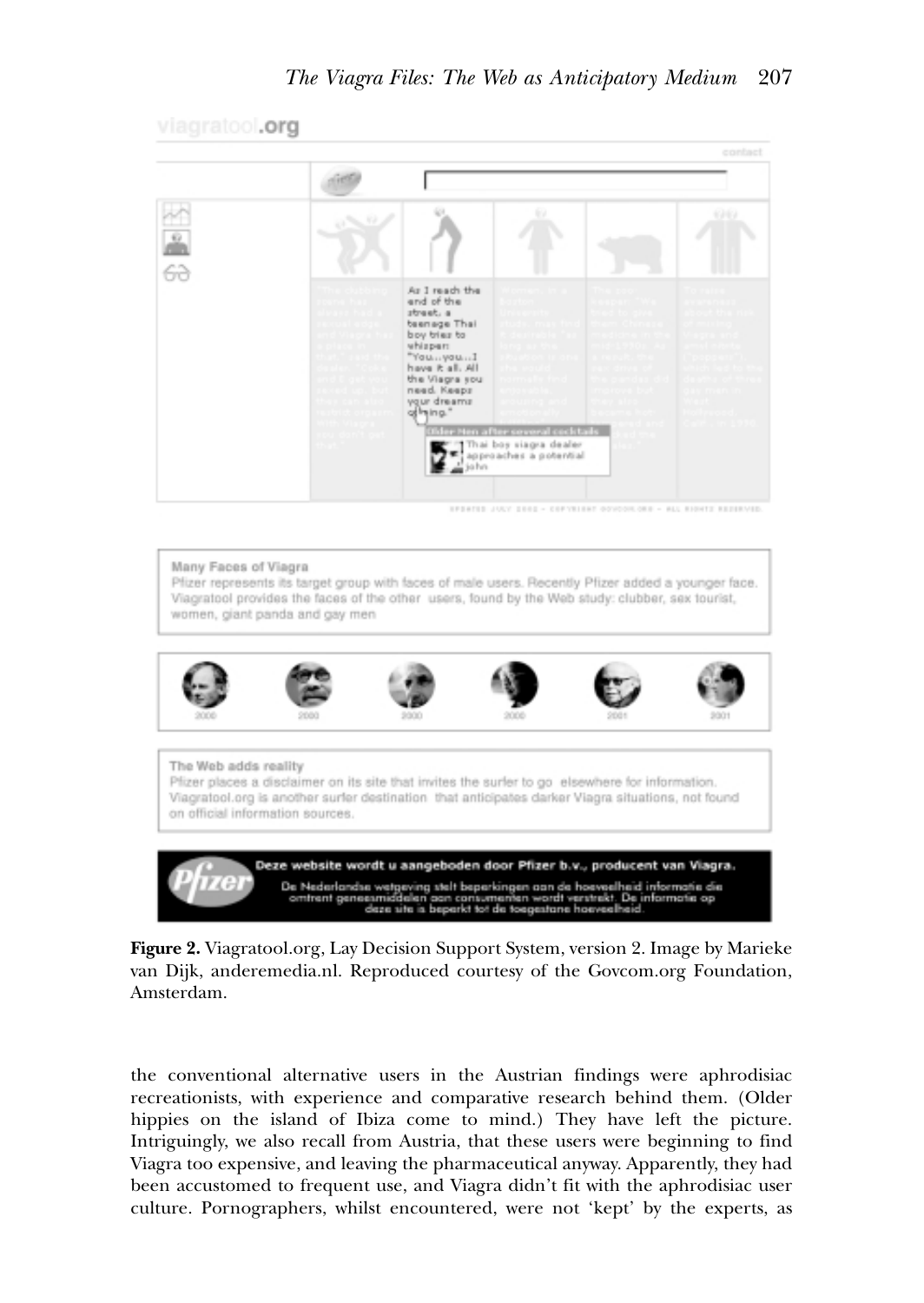referrals for the drug are often from advertising around lifestyle stories (clubbers, gays, Salon magazine) and sponsored links on search engine return pages. To obtain the drug, the pornographer is no longer among the notable passage points. Thus our underground also has improved its standing.

Pzifer, for the first time, makes the system, in a faq page introducing Viagra, with the quotations: 'So with Viagra, a touch or a glance from your partner can lead to something more';<sup>28</sup> and 'Take Viagra about 1 hour before engaging in sexual activity. For most patients, beginning in about 30 minutes and lasting up to 4 hours, Viagra can help you get an erection if you are sexually excited'. In the same faq, it is pointed out that the sexual excitement is a pre-condition for viagric erection, and Viagra helps only with the erection, not with the excitement. Here the Viagra user becomes a patient, in need of excitement, and about to have sex. (Without the patient tag, our experts chose to call these users men who 'know' they will have sex within an hour.) In all, the experts have arrived at three, perhaps four, non-patient user scenarios, with the non-patient predominating over the patient. Viagra, as indicated above, also has darkened. With our new Viagras we learn that women are emotionally unfulfilled, mellowed ecstasy users are seeking a sharpener, pandas are hot-tempered, and anti-HIV drug users are excluded.

For the visualisation—the second generation of Viagratool.org—we have chosen the 'face of Viagra' approach, faces indicating our new users, and by inference the new Viagras: the clubber on ecstasy; the older, expectant male patient; the emotionally fulfilled but sexually non-aroused woman; the formerly hot-tempered panda; and the gay man who is not taking an anti-HIV drug. (The gay man may or may not have HIV or AIDS.)

In the design, the name space argument (as above) still applies; we remain in the Viagra name space, with the .org outlook defined by our experts: independent, but perhaps also unfair, at least to the tastes of the old officialdom, we presume. But, in the design, the competition with the official account now becomes a little less subtle than in the first generation of Viagratool.org. At Viagra.nl, the official Dutch Pfizer site, a set of faces appear showing the official target group, largely men over 45, maybe over 50 and not older than 70. But there are new faces to be shown now.

To be clear we have no intention of 'rogueing' the Dutch Pfizer site, i.e. parodying it by using a similar look and subtly changed faces and text, in order to furnish a social (Web) critique. In fact, we (normatively) prefer their users, men who are part of loving senior couples about to embark upon on a little experiment or on a late afternoon outing to the beach. Word has reached us from the underground, however, that enriches and complicates the official account. Our newly appointed experts have deemed this word of greater value than the previously official account. Viagra has long been what it never was.

## **Conclusions: Third-party Accounts of Viagra**

There are stark realities on the Web.

A 52-year-old Illinois man with episodes of chest pain and a family history of heart disease died of a heart attack in March 1999 after buying the impotence drug Viagra (sildenafil citrate) from an online source that required only answers to a questionnaire to qualify for the prescription. Though there is no proof linking the man's death to the drug, FDA officials say that a traditional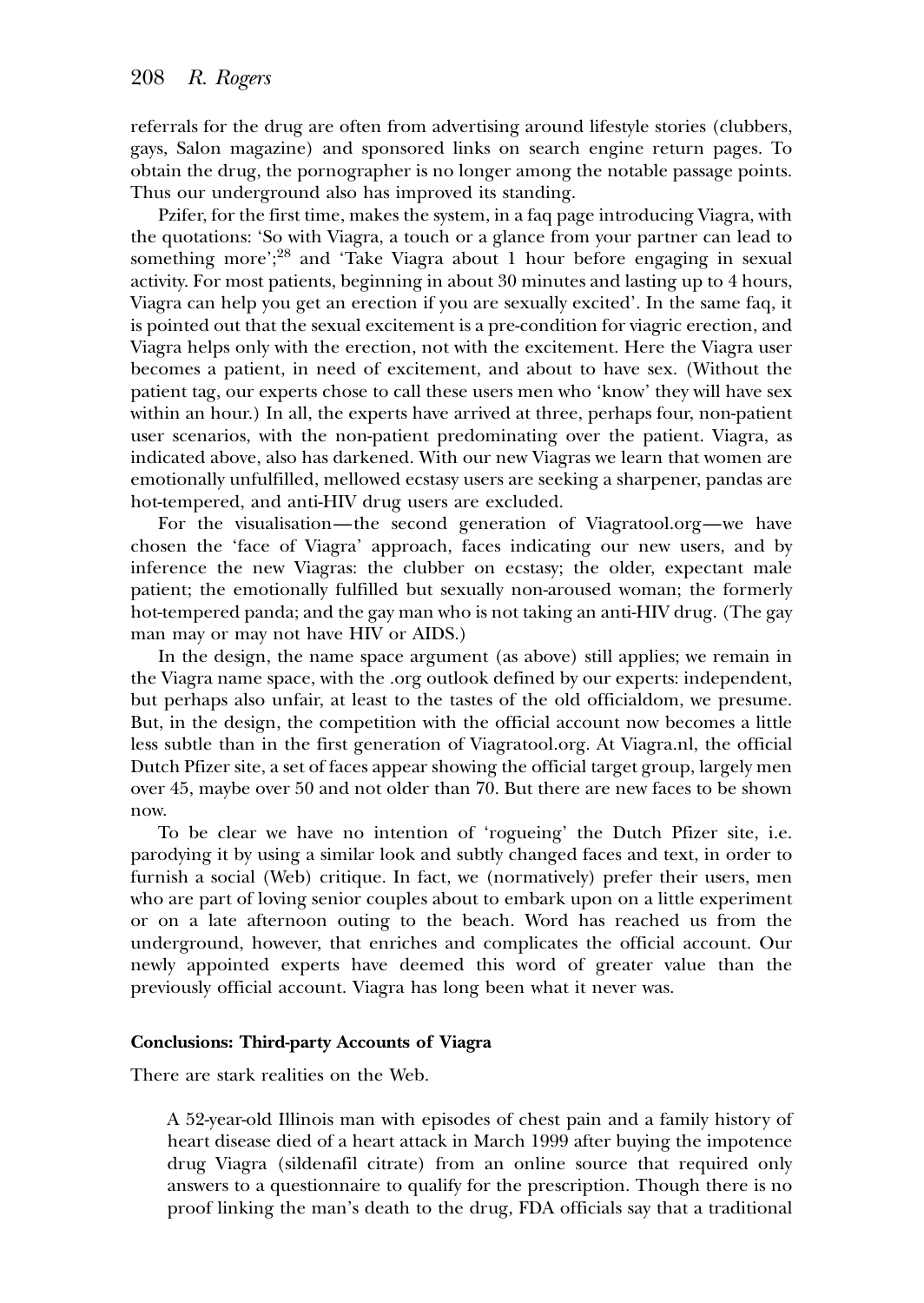doctor–patient relationship, along with a physical examination, may have uncovered any health problems such as heart disease and could have ensured that proper treatments were prescribed. $29$ 

A search in Altavista for 'death by Viagra' returned, in the top 10, one media story (not the one above, which is a government media story), four jokes, and five Viagra resellers. The same in Google returned an FDA death count from 1998, one medical centre report, one media story and seven jokes, two of which redirected the surfer to a reseller. 'Viagra death' in Altavista produced the same results, while in Google it returned fewer jokes and more media stories (not the one above).

The 'solution' to this (automated) search engine 'problem' put forward by commercial and non-commercial entities alike has been the human-vetted directory. Indeed, most of the major engine-portals have moved to this model, and the 'open directory project' (dmoz.org) is the leading non-profit version now hosted by google. Operating with different motives, the latter is meant to be more 'inclusive', fairer.

In the event, the commercial directory brings the user to the more official accounts (and places to order the drug), whilst the non-commercial directory has official stories, user tales, quality lists (drugs that interact with Viagra $^{30}$ ) and places to order the drug. In all directories encountered, Pfizer is ranked first. The norm for the order of the directory returns is as follows: Pfizer, then government, then buy here, and perhaps some discussion. The media, the yohimbe alternative aphrodisiac centre, the 'money programs' dollar figures, the pandas, the daisies, the Boston women, the ravers, 'poke' and the 'Dear Doctor' letter are left out. We are faced with the curious situation whereby our experts do not agree with the expert human arbiters of the Web. Experts often disagree, but what's going on here?

We are not concerned; in fact, our hearts are gladdened by the contribution made by our experts. From the outset the point of the exercises has been to introduce findings of a method based on an old practice (scholar-travels), and situate that method in a new context for the travellers (the underground). We have been interested in whether the underground survives a competition with the above ground accounts (and vice versa). And, finally, we are interested in what remains from the scholar-travellers' encounter with the interaction between the polar extremes—the returns of the automated and the returns of the human. So, our experts are the creators, and arbiters, of human–engine interaction.

We are not in disagreement with either of the extremes per se, human or engine. In league with the engines, we do not take 'fairness' as an *a priori* criterion of what is presented as leading findings. In league with the directories, we would like humans to decide. Above all, however, we would like to think that there is more to be decided, after the engines, and after the humans have had their says.

What has been decided? Judging from our expert recommendations, the underground has had an airing, and Viagra leads a richer, more youthful and experimental life than it is granted by the doctors, the medical industry and by the manufacturer—all of whom retain Viagra as a prescription drug for a patient with a medical ailment.

One official account continues to hold sway: the Pfizer target group—older men with the small problem (afflicting about 30 million Americans, they say)—is to follow the Pfizer guidelines. Especially if one's ticker is not fit, see the doctor, out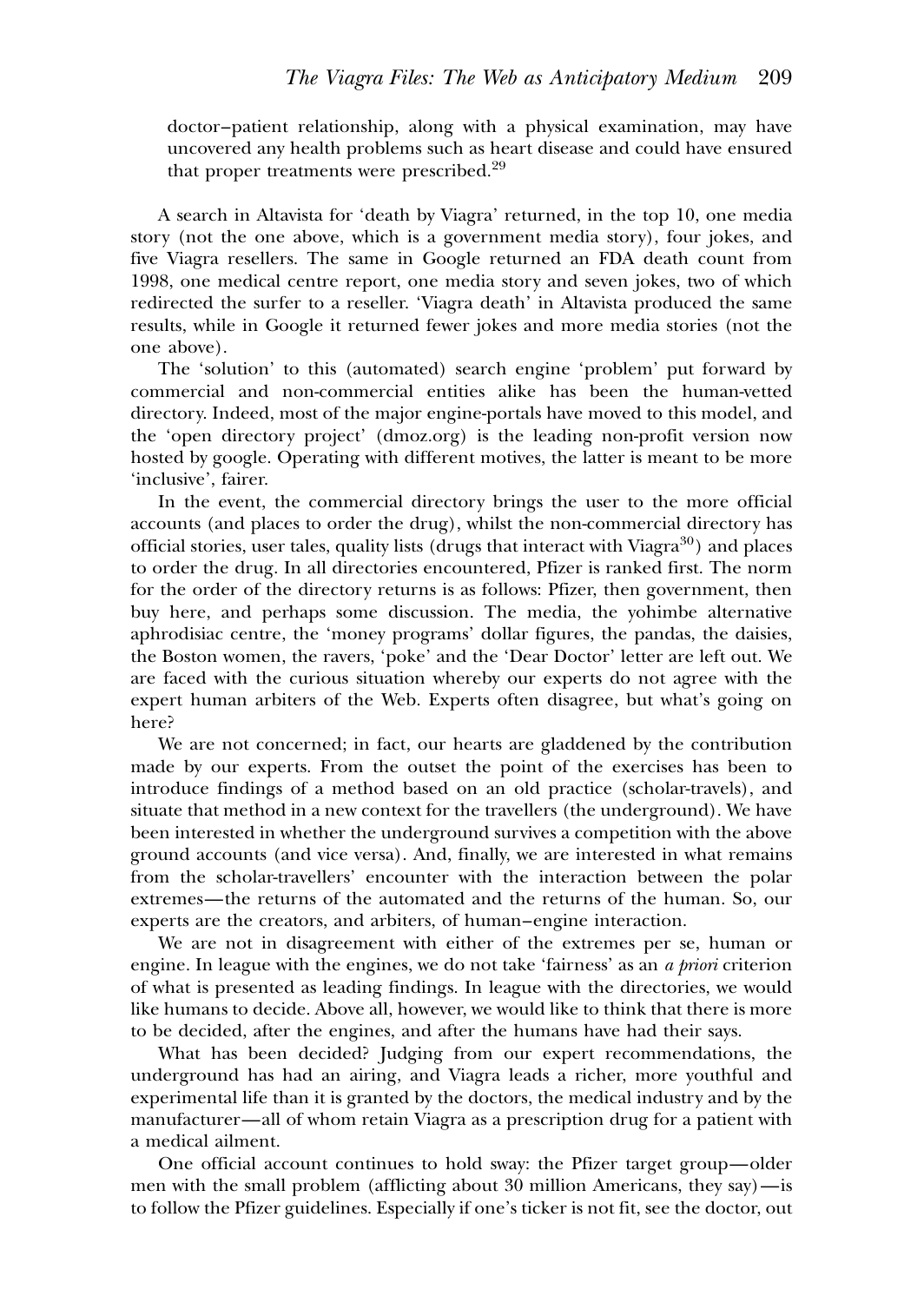of town, if necessary. But in the current (official) situation, all others appear to be allowed to experiment freely, after ticking off the right boxes in the questionnaire and giving a name, a credit card number and an expiry date. Only the emergency room medics may be not allowed free experimentation, but their entry is rather late in the game.

The underground accounts, now above ground and resting, as far as they are concerned, quite easily next to the officials', do not allow the rest to experiment freely. Depending on the Viagra in use, beware of emotional unfulfillment, hottemperedness, the mood swings and blues of the alternatives. £40 is too expensive for poke. It may be worthwhile to watch who is taking it, for they 'know' they will have sex within an hour. (They're in certain clubs.) Porn was once the place for referrals; Salon magazine now has them. Note the disclaimer. These, and others read directly (instead of between the lines of the official accounts) are the situations the Web aids in anticipating. The Web, and the tool, are teasing out scenarios.

Finally, the Web has introduced not only the many new first parties (users), and certain second parties (the partners), but other new third parties, too. There are third-party places—the lifestyle centre and the emergency room, and there are new third party observers: the non-human ethicist, the friend (a sort of designated driver of the situation), the contemporary Viagra history-writer (not to be left to the company or to the humorist!), and the Viagratool-maker, making new accounts and scenarios official and serious. Perhaps this is what could be meant by the Web's capacity to bring to life a new (observing) voice.

## **Notes and References**

- 1. Earlier versions of this paper have been presented at the Infodrome Congress, The Hague, The Netherlands, 11 April 2001; and at the International Conference of the European Association for the Study of Science and Technology (EASST), York, United Kingdom, 31 July–3 August 2002. The author would like to thank Marieke van Dijk, Auke Touwslager and Stephanie Hankey for aiding in the design of the tool and the images. For critical commentary, appreciation is extended to Noortje Marres of the University of Amsterdam; Krijn van Beek, Ira van Keulen and Mei Li Vos of Infodrome; and the anonymous referees.
- 2. An argument of this kind has been made in R. Rogers and N. Marres, 'French farmers on the streets and on the Web: stretching the limits of reported reality', *Asian Journal of Social Science*, 30, 2, 2002, pp. 339–53.
- 3. Martin Svoboda, the Director of the Czech Republic's State Technical Library, recalled reading N. Arnett, 'Mendicant sysops in cyberspace', *TidBITS*, 225/09, May 1994, at http:/ /www.interesting-people.org/archive/1195.html. I would like to thank Rima Kupryte of the Open Society Institute, Budapest for the introduction.
- 4. Edward Fox, *The Hungarian who Walked to Heaven: Alexander Csoma de Koros, 1784–1842*, Short Books, London, 2001. See also Alexander Csoma de Körös, A Dictionary of Tibetan and English, Cosmo, New Delhi, 1978; Alexander Csoma de Körös, Grammar of the Tibetan Language, Akademiai Kiado, Budapest, 1984 (1834); and Alexander Csoma de Körös, Tibetan Studies, Akademiai Kiado, Budapest, 1984. There is another 'Tibetan connection' here, for Viagra competes with certain Tibetan animal-based virility products.
- 5. V. Bush, 'As we may think', *Atlantic Monthly*, 176, 1, July 1945, pp. 101–8, at http:/ /www.theatlantic.com/unbound/flashbks/computer/bushf.htm. See also James M. Nyce and Paul Kahn (eds), *From Memex to Hypertext: Vannevar Bush and the Mind's Machine*, Academic Press, New York, 1991; and P. Resnick and H. R. Varian, 'Recommender systems', *Communications of the ACM*, 40, 3, 1997, pp. 56, 58.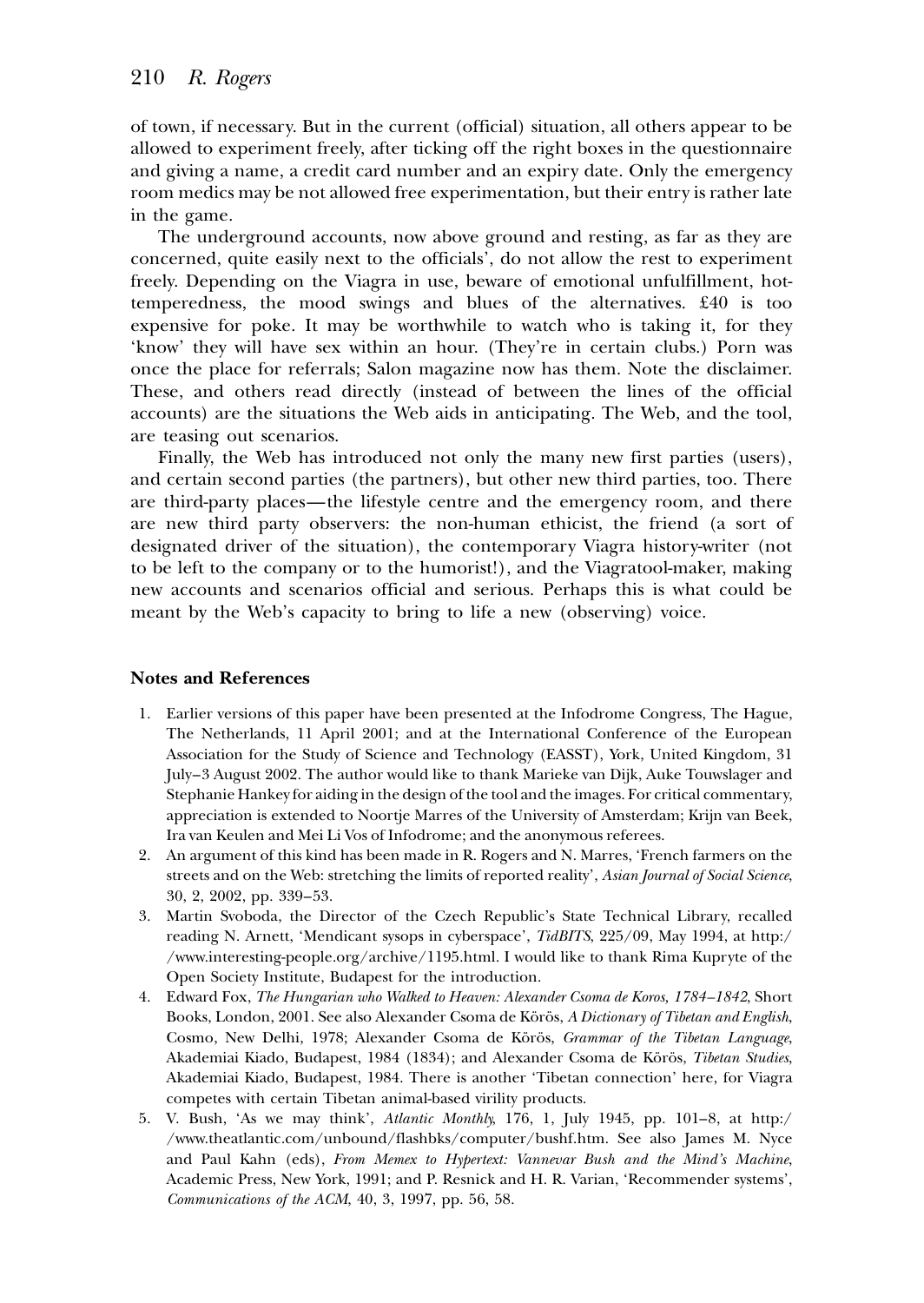- 6. Anne Branscomb, *Who Owns Information?: From Privacy to Public Access*, Basic Books, New York, 1995. For a thoughtful debate around 'trading privacy for product', see *Harper's Magazine*, January 2000, pp. 57–68.
- 7. Maureen Dowd in the *New York Times*, reprinted in the *International Herald Tribune*, 16 December 1999.
- 8. M. Chalmers, 'Cookies are not enough: tracking and enriching Web activity with a recommender system', in R. Rogers (ed.), *Preferred Placement: Knowledge Politics on the Web*, Jan van Eyck Editions, Maastricht, 2000, pp. 99–111.
- 9. See Tim Berners-Lee and Mark Fishcetti, *Weaving the Web: The Original Design and Ultimate Destiny of the World Wide Web by its Inventor*, HarperCollins, San Francisco, 1999; and J. Langer, 'Physicists in the new era of electronic publishing', *Physics Today Online*, 53, 8, August 2000, p. 35, at http://www.aip.org/pt/vol–53/iss–8/p35.html.
- 10. *New York Times*, 19 June 2001.
- 11. The most well-known pre-publication clearing house for physicists is ArXiv.org.
- 12. The opposite claim—that the Web, the 'Daily Me', only strengthens difference by not providing an environment conducive to shared discourse—is made by Cass Sunstein, *Republic.com*, Princeton University Press, Princeton, NJ, 2001.
- 13. Pornography and piracy are dubbed two leading areas of the net on the basis of the leading search queries, compiled monthly by searchterms.com. At the time of writing, the two leading terms have alternated between sex and mp3. Pornography and piracy come together most explicitly in Web areas around the term warez, where, in 2000 and 2001, pirated software sites and porn sites have become indistinguishable.
- 14. See Gerald Wagner, *Körper der Gesellschaft*, Suhrkamp, Frankfurt/M, 1996; and Marc Berg, *Rationalizing Medical Work. Decision Support Techniques and Medical Practices*, MIT Press, Cambridge, MA, 1997.
- 15. See also R. Rogers and A. Zelman, 'Surfing for knowledge in the information society', in G. Elmer (ed.), *Critical Perspectives on the Internet*, Rowman & Littlefield, Lanham, MD, 2002, pp. 63–86.
- 16. For the rationale behind keeping in-depth knowledge of the in-built logics from the search engine user, see H. Nissenbaum and L. Introna, 'The public good vision of the Internet and the politics of search engines', in Rogers (ed.), *op. cit.*, pp. 25–47.
- 17. See M. Specter, 'Search and deploy: the race to build a better search engine', *The New Yorker*, 29 May 2000, pp. 88–100.
- 18. See K. Patelis, 'E-mediation by America Online', in Rogers (ed.), *op. cit.*, pp. 49–63.
- 19. See Y. Y. Leshem, 'Viagra extends cuts vaselife', *Greenhouse Management and Production*, 19, 10, October 1999.
- 20. Sometimes referred to as a domain name hijacking case, the Leonardo dispute concerned a trademark infringement claim on the Leonardo name made in 1999 by the Transasia Corporation. The most recent ruling has gone in favour of the Leonardo Association, the non-profit arts group, which had been using the name for its journal since 1968.
- 21. See http://www.pfizer.at/ed/pat/behandlung/Viagra.htm, viewed in September 2000.
- 22. *De Volkskrant Magazin*, 24 March 2001.
- 23. http://www.tabloid.net/1998/08/31/Viagra\_980831.html, viewed in September 2000.
- 24. Looking, briefly, for elders' stories, one expert pointed to the consumer success story section at http://www.viagra.com, viewed in April 2001. **MR. LESLIE:** My name is Robert Leslie. This is my wife Judy. We have been married for 36 years. I have been in a wheelchair for the last 23. When I did get hurt, we lost a lot of stuff, you know, that—I couldn't do anymore. **MRS. LESLIE:** Going for a walk, holding hands. **MR. LESLIE:** Yes, it's just different. **MRS. LESLIE:** A walk on the beach, those are all gone, plus your physical, your sexual life is gone. It's not gone, but it's new, it's a new life that you have to learn to live with. And like he used to come up behind me and put his arm around me and kiss me on my neck, little things that people take for granted.
- 25. http://www.globalchange.com/Viagranews2.htm, viewed in September 2001.
- 26. For example, at http://gossipmagazine.com/managearticle.asp?c = 80&a = 43.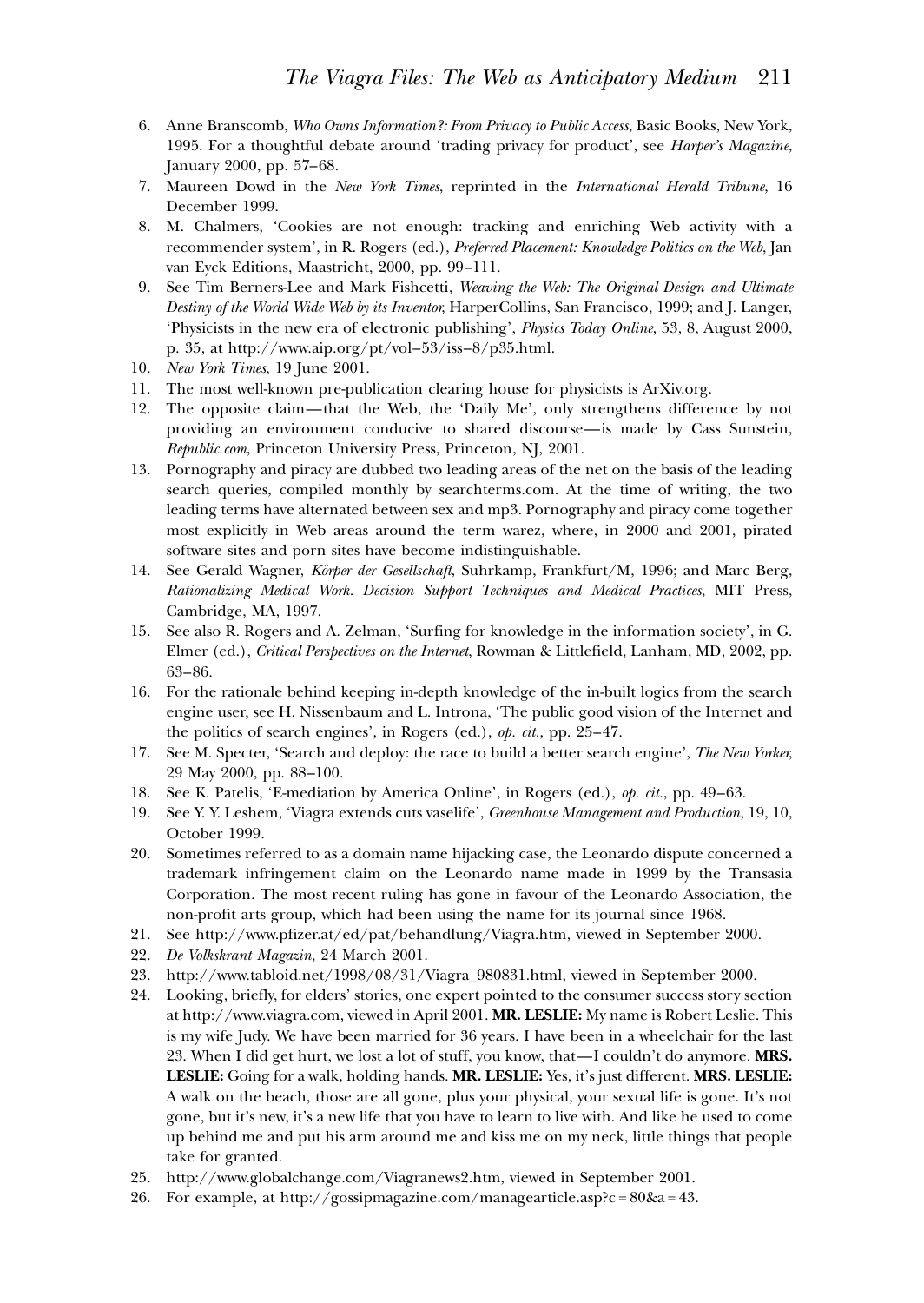# 212 *R. Rogers*

- 27. http://www.asianfools.com/print.php?sid = 92; and http://www.animalsagenda.org/articledetail.asp?menu = News&NewsID = 188, viewed in September 2001.
- 28. http://www.Viagra.com/consumers/about/faq.asp?n = 0, viewed in September 2001.
- 29. *FDA Consumer*, publication no. (FDA) 00–3235, January–February 2000, at http://www.fda- .gov/fdac/features/2000/100\_online.html, viewed in September 2001.
- 30. http://www.usrf.org/breakingnews/Viagra\_interactions.html, viewed in September 2001.